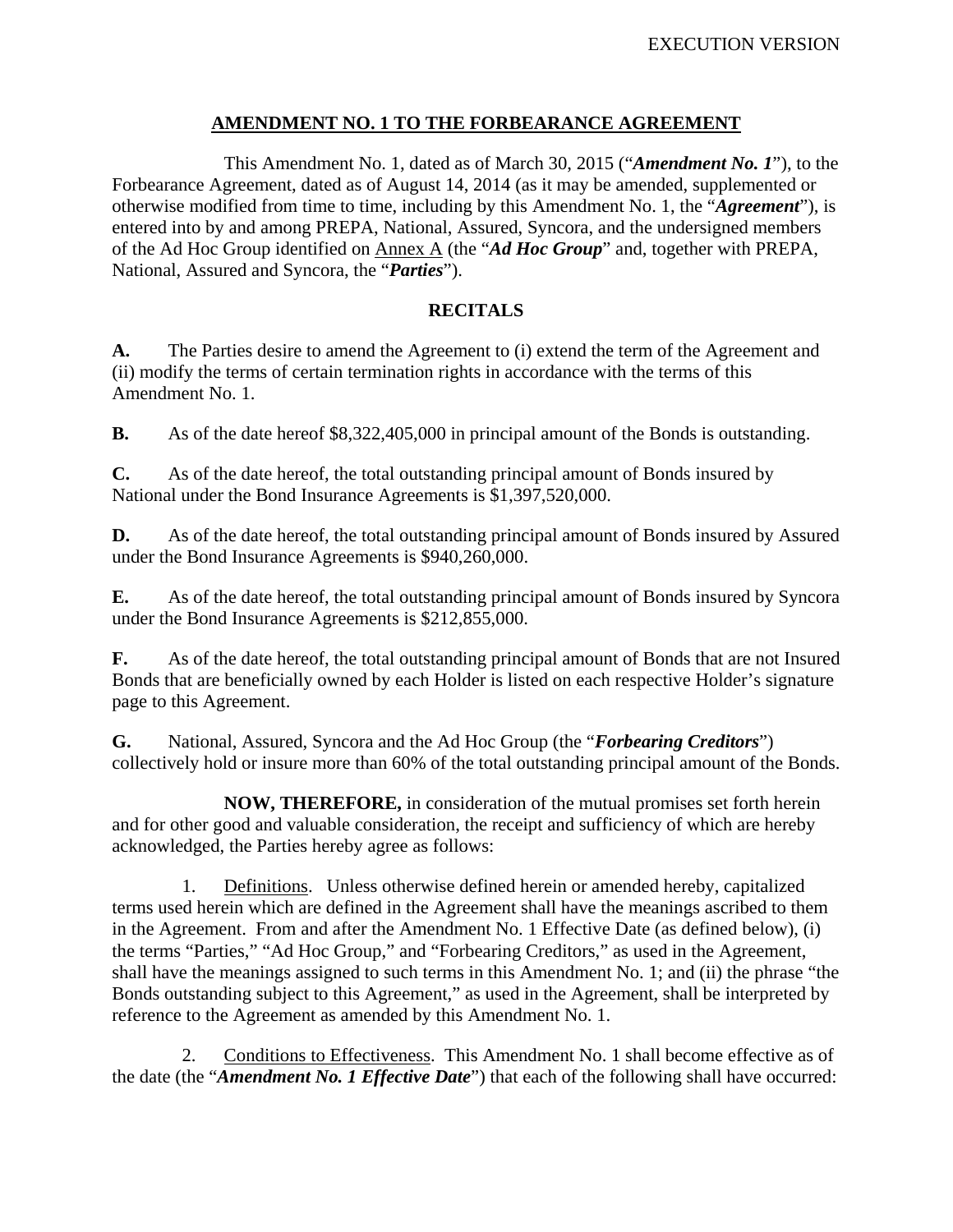- (a) All Parties shall have duly executed a counterpart of this Amendment No.
- 1;

(b) PREPA shall have executed amendments to the Citibank/Scotiabank Forbearance Agreements in form and substance acceptable to the Forbearing Creditors;

(c) No proceeding pursuant to the Recovery Act or any other action or proceeding that seeks to adjust the claims of its creditors pursuant to any federal, state, or Puerto Rico statute, now or hereinafter enacted, has been instituted by or on behalf of PREPA; and

(d) PREPA shall have received and provided written confirmation to all Forbearing Creditors of all approvals required to enter into and perform the Agreement, as amended by this Amendment No. 1, including, without limitation, submission to the Forbearing Creditors of resolution(s) duly adopted by the board of directors of PREPA authorizing PREPA to enter into and perform the Agreement, as amended by this Amendment No. 1.

#### 3. Representations.

(a) Representations of the Insurers. Each of the Insurers hereby represents and warrants (which is a continuing representation and warranty, and shall be true throughout the Forbearance Period) that each of the representations in the Recitals set forth above as to such Insurer is true and accurate as of the date hereof.

(b) Representations of the Holders. Each of the Holders hereby represents and warrants (which is a continuing representation and warranty, and shall, subject to the provisions of the Agreement relating to Transfer, be true throughout the Forbearance Period) that:

- (i) it owns or has investment management responsibility for accounts that own Bonds that are not Insured Bonds in the principal amounts set forth on its respective signature page hereto or Forbearing Creditor Joinder (as applicable), and that it has not sold, assigned, transferred, participated or otherwise pledged such Bonds, or any voting consent or direction rights related to such Bonds, to any other person or entity, in each case, except as permitted by Section 7 of the Agreement; and
- (ii) each of the representations in the Recitals set forth above as to the Holders is true and accurate as of the date hereof.

#### 4. Covenants by PREPA.

(a) Section 4 of the Agreement shall be amended to delete the word "and" immediately after clause (n) and add (immediately following clause (o) and immediately prior to Section 5), the following:

> " (p) PREPA and the Forbearing Creditors agree to work collaboratively and in good faith to transform PREPA for the benefit of all of PREPA's stakeholders, including its existing creditors; and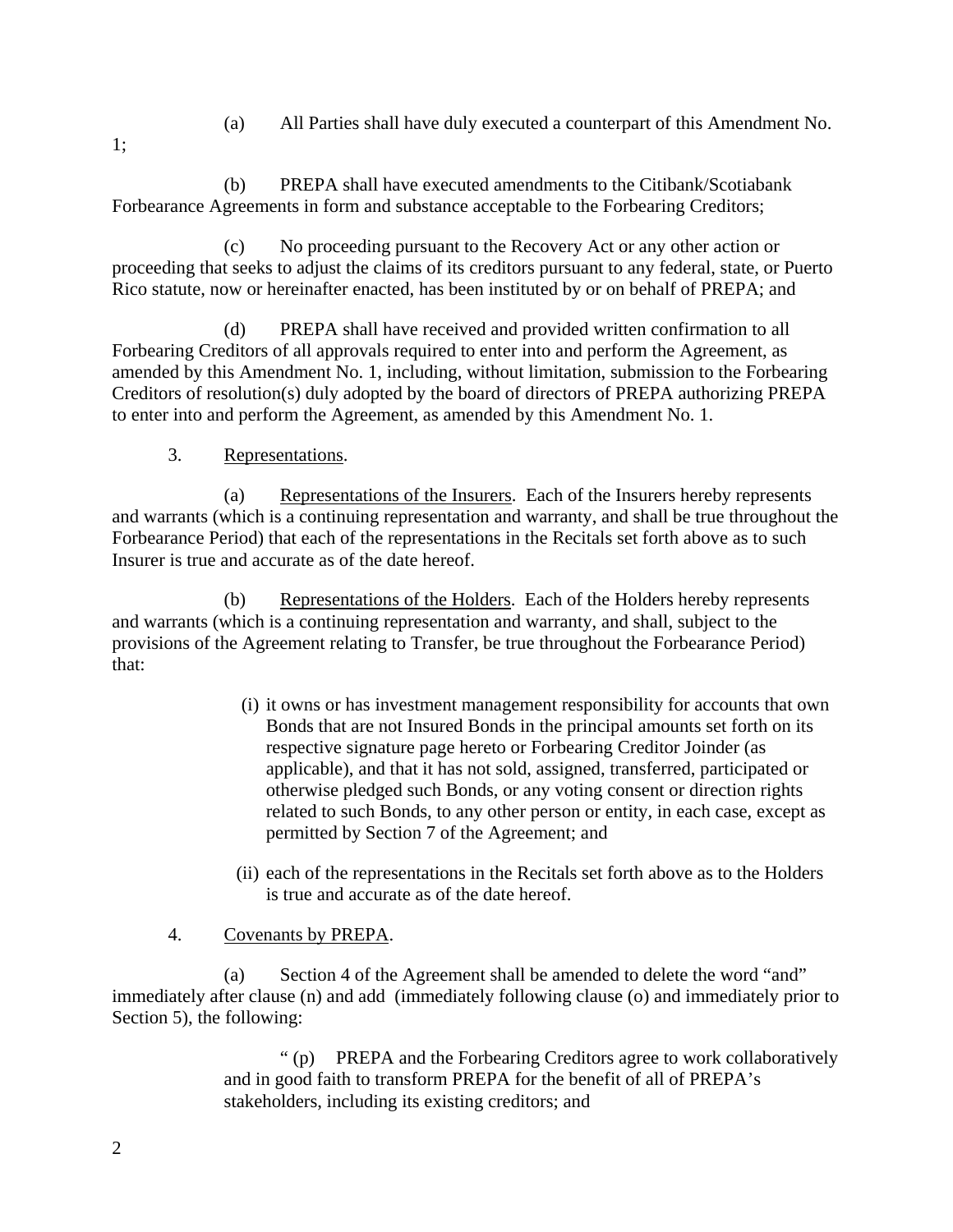(q) It shall consider in good faith the plan presented by the Forbearing Creditors to PREPA on March 26, 2015."

5. Forbearance Termination Date. Section 5(a) of the Agreement is hereby amended and restated in its entirety as follows:

"This Agreement shall terminate at 11:59 p.m. (prevailing Eastern Time) on April 15, 2015 (the "*Forbearance Termination Date*"), unless terminated earlier in accordance with the terms of this Agreement."

6. Assured Withdrawal Right. Section 5(d) of the Agreement is hereby amended and restated in its entirety as follows:

"In addition, if PREPA fails to satisfy its payment obligations under the Assured Swaps on October 1, 2014, January 1, 2015 or April 1, 2015, Assured shall have the right in each case, upon written notice to PREPA, Citibank, Scotiabank, the GDB and the advisors to the other Forbearing Creditors, in each case, solely to the notice addresses listed for such advisors in Section 14 hereof, to withdraw from this Agreement, in which case Assured shall no longer be considered a Forbearing Creditor as of the date of delivery of such written notice."

#### 7. Termination Rights.

(a) Section 5(g) of the Agreement shall be deleted in its entirety and replaced with the following:

 "In addition, Forbearing Creditors holding beneficially or insuring at least 25% of the principal amount of Bonds outstanding subject to this Agreement, shall have the right, upon written notice to PREPA and the other Forbearing Creditors, to terminate this Agreement at any time during the Forbearance Period (each, a "*25% Termination Event*"):

(b) Section 5(h)(xiii) of the Agreement shall be deleted in its entirety and replaced with "**[Reserved.]**"

8. Binding Effect. Notwithstanding anything to the contrary in the Agreement, the Agreement, as amended by this Amendment No. 1, shall continue to constitute a binding agreement among the Parties executing this Amendment No. 1.

9. Effectiveness. On or after the Amendment No. 1 Effective Date, each reference in the Agreement to "this Agreement," "Forbearance Agreement," "hereunder," "hereof," herein," or words of like import referring to the Agreement shall mean and be a reference to the Agreement, as amended by this Amendment No. 1. Except as amended by this Amendment No. 1, the provisions of the Agreement are and shall remain in full force and effect. Except as provided in this Amendment No. 1, nothing in this Amendment No. 1 shall constitute a waiver of the rights or obligations of any of the Parties under the Agreement.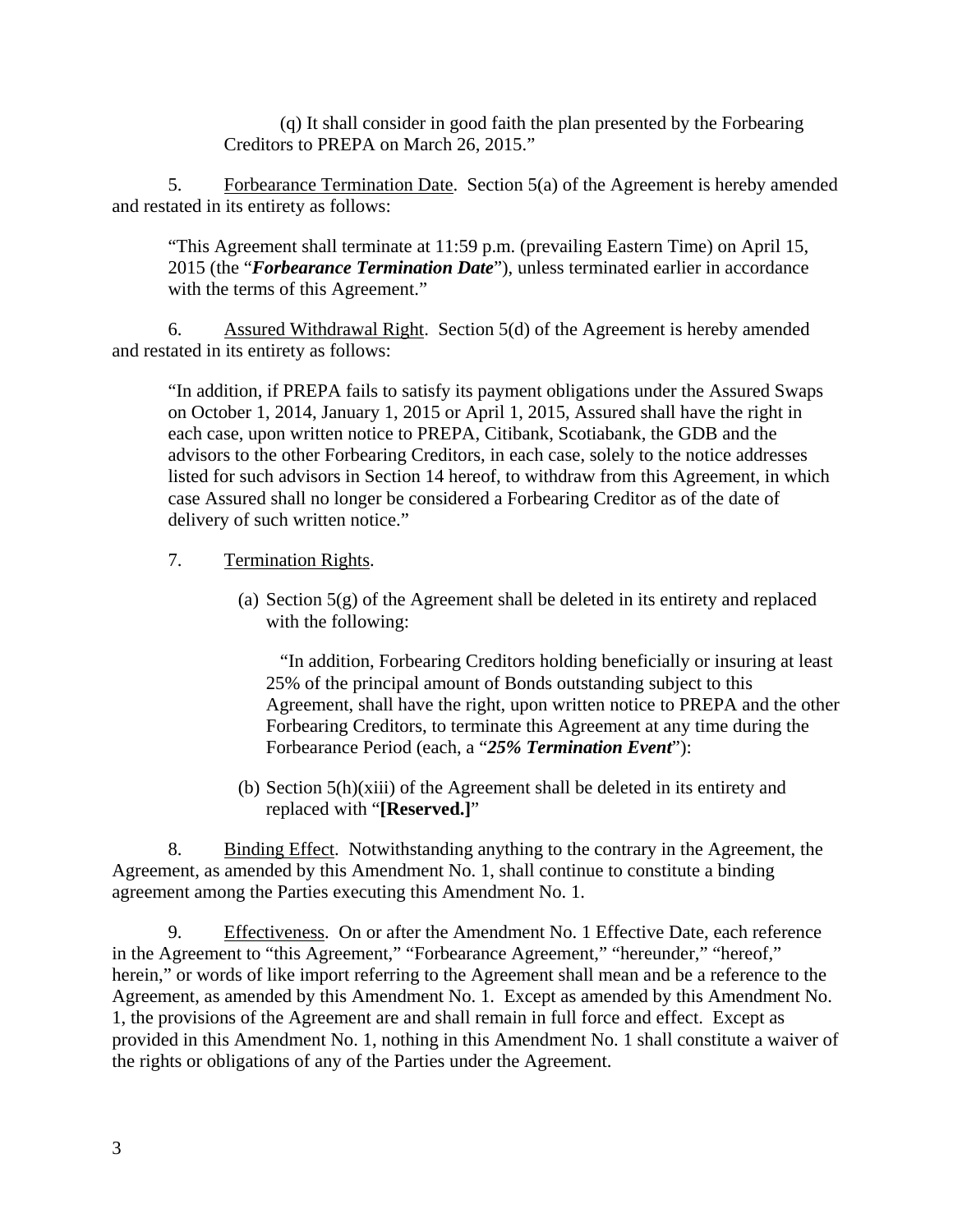10. Governing Law. This Amendment No. 1 shall be governed and construed and enforced in accordance with the laws of the State of New York.

11. Counterparts. This Amendment No. 1 may be executed in any number of counterparts, all of which taken together shall constitute one and the same instrument and any of the Parties hereto may execute this Amendment No. 1 by signing any such counterpart. Delivery of an executed signature page of this Amendment No. 1 by facsimile or email transmission shall be effective as delivery of a manually executed counterpart hereof.

12. Entire Agreement. This Amendment No. 1 constitutes the entire agreement among the Parties regarding the subject matter hereof, and supersedes any prior agreements, including any deemed agreements, among the Parties regarding the subject matter hereof.

[Signature Pages Follow]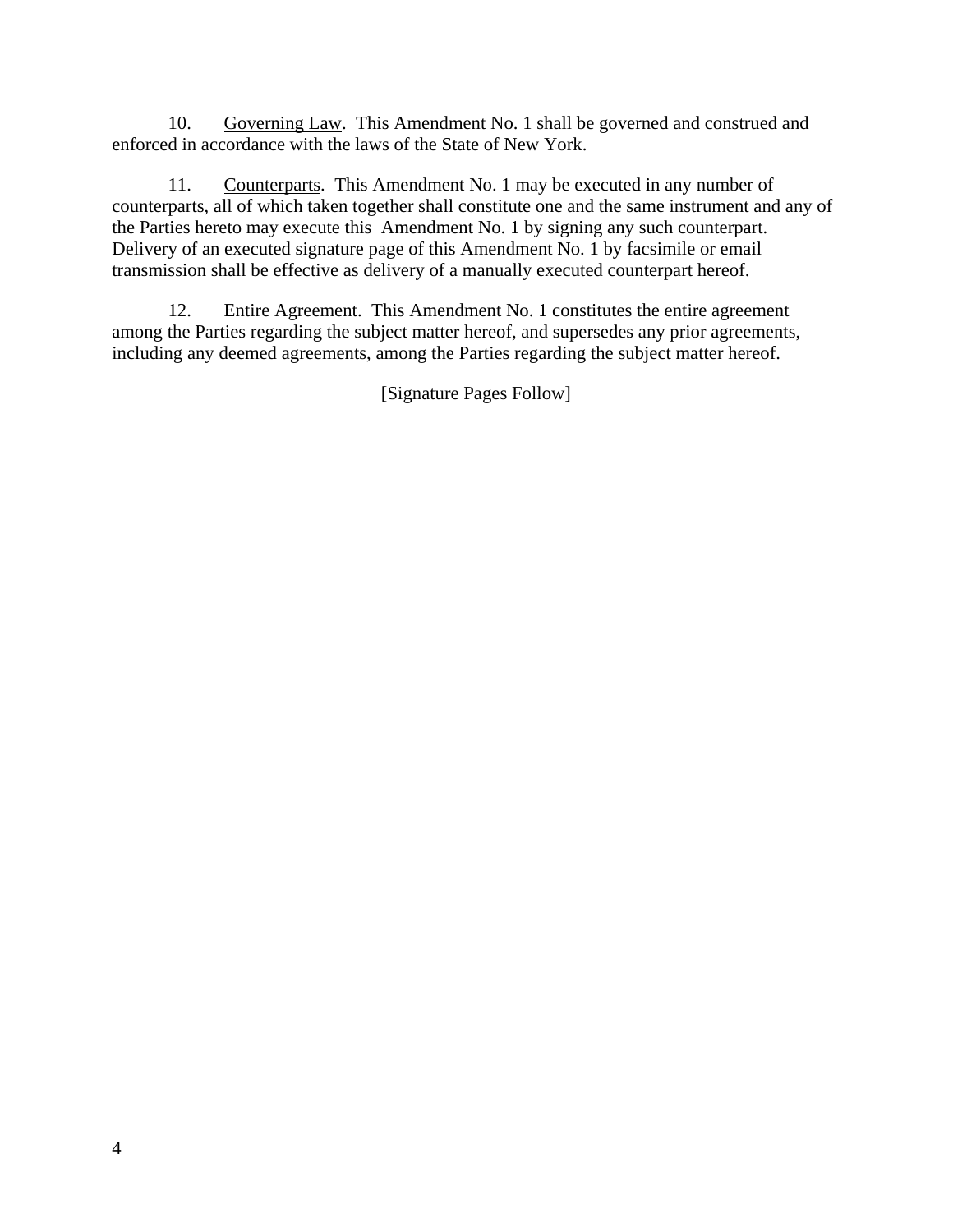IN WITNESS WHEREOF, this Amendment No. 1 has been duly executed as of the date first written above.

PUERTO RICO ELECTRIC POWER AUTHORITY Juan F. Alicea-Flores By: Name: Title: <del>Executive</del> director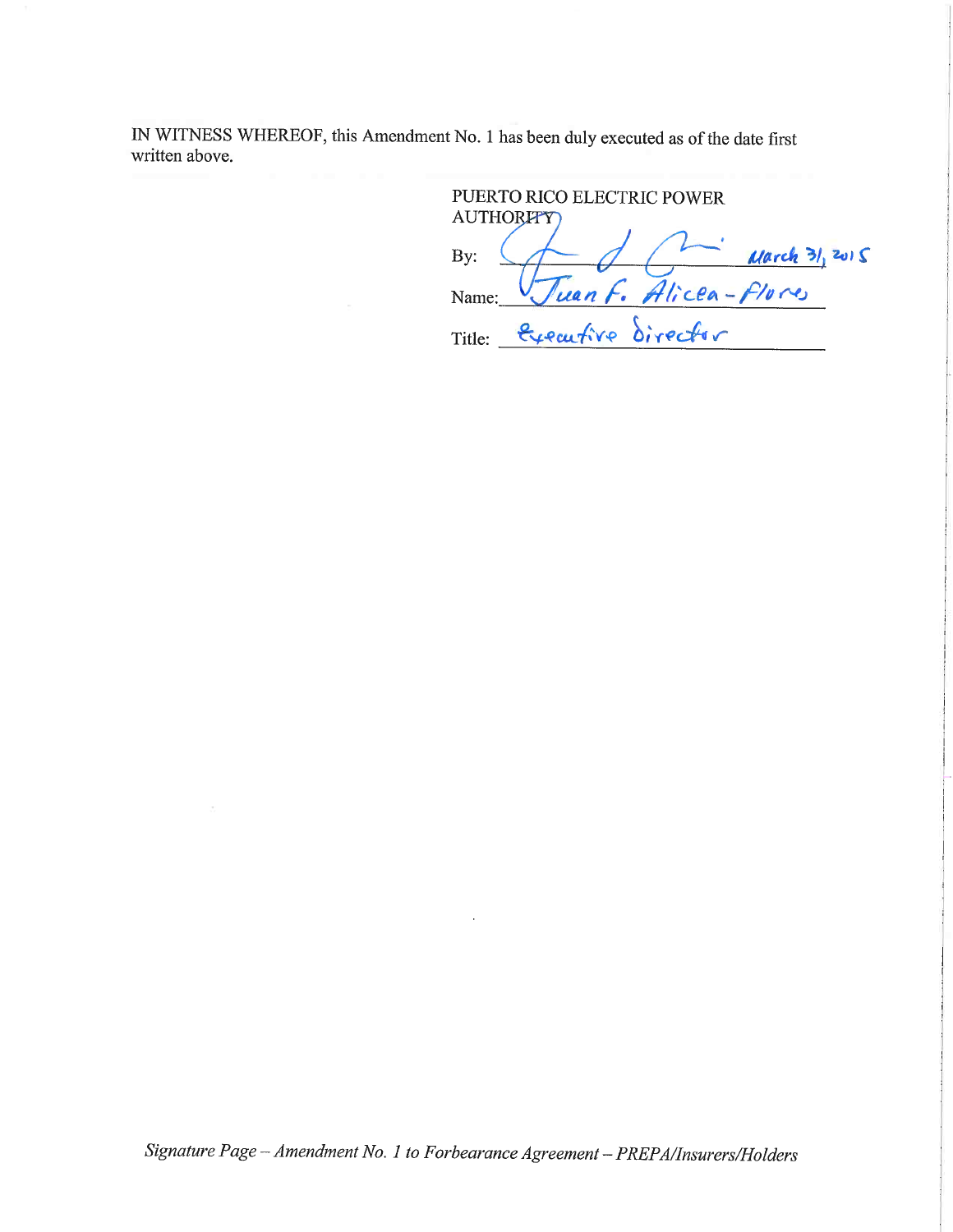NATIONAL PUBLIC FINANCE GUARANTEE CORPORATION  $\mathbb{R}$ 

| B | as v<br>, ,<br>$\sim$ | - . |  |
|---|-----------------------|-----|--|
|   |                       |     |  |

Name: Matthew Coha

Title: Director

### REDACTED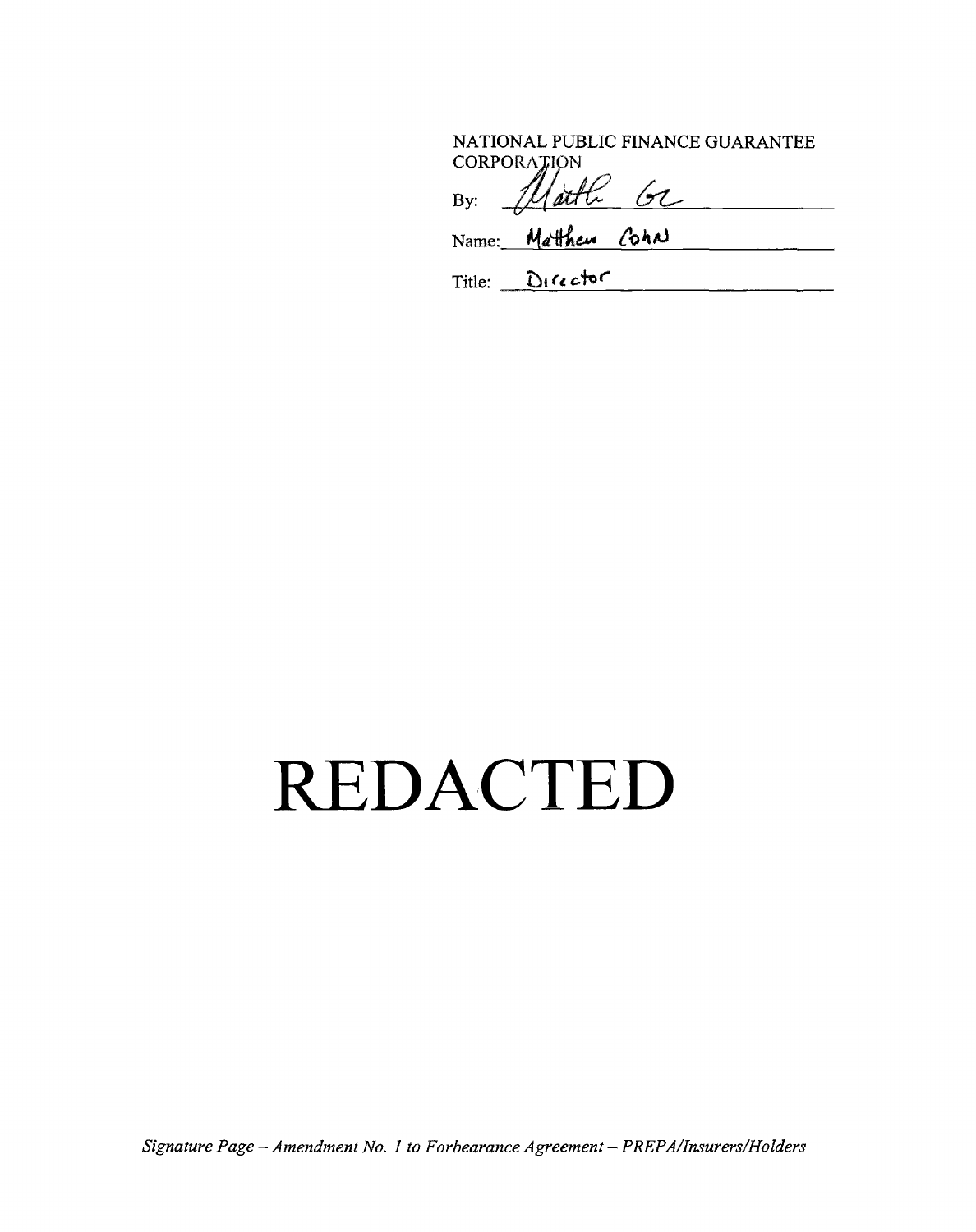ASSURED GUARANTY MUNICIPAL CORP. Kunn A Muriz  $By:$ Name:  $Russell B. Brewer II$ Title: Chief Surveillance Officer

ASSURED GUARANTY CORP. Kumm 1 Muriz  $Bv:$ Name: Russell B. Brewer II Title: Chief Surveillance Officer

# REDACTED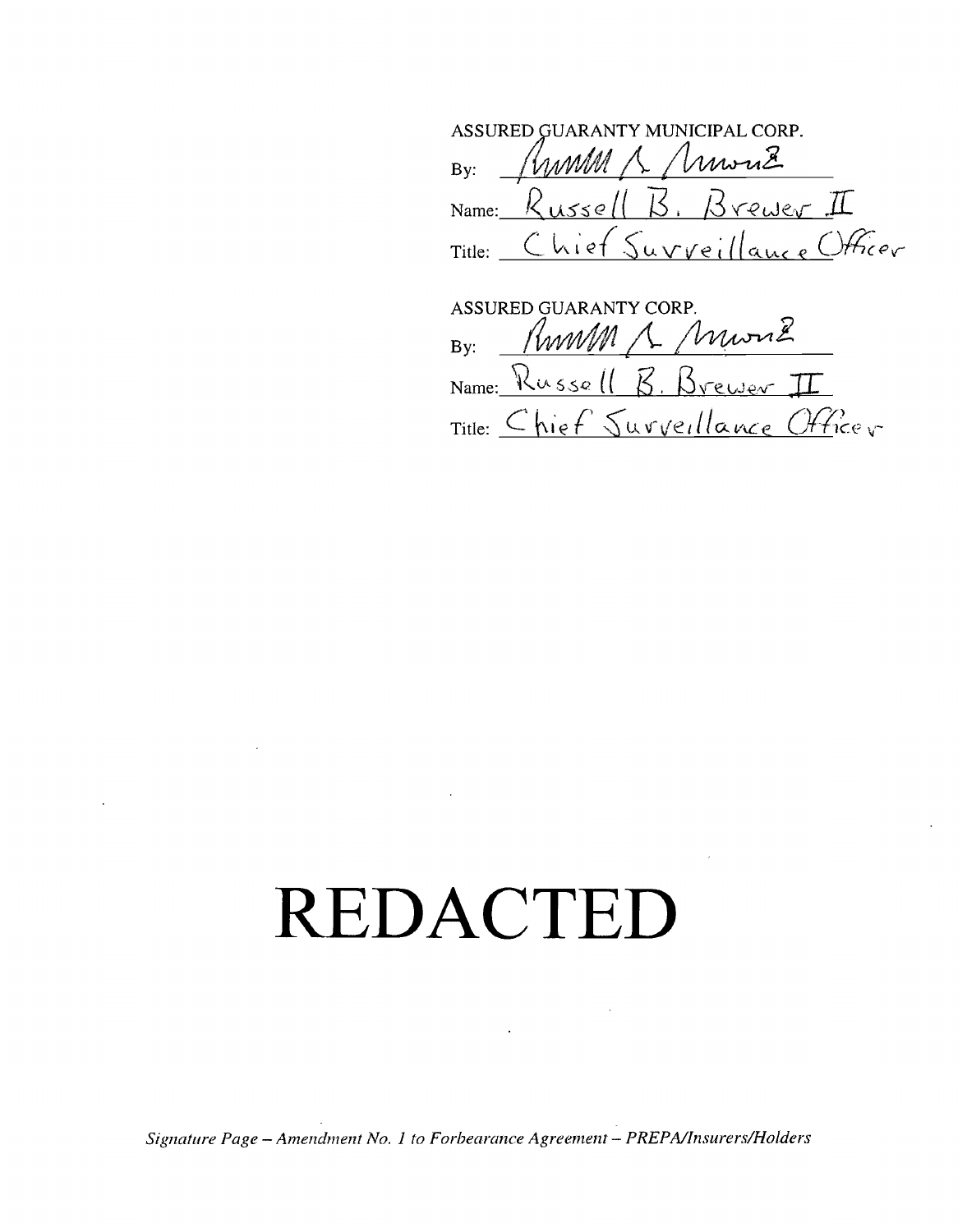SYNCORA GUARANTEE INC. Lupe By:  $\mathcal{A} \mathcal{A}$ 

Name: Susan B. Comparato

Title: Chief Executive Officer and President

### REDACTED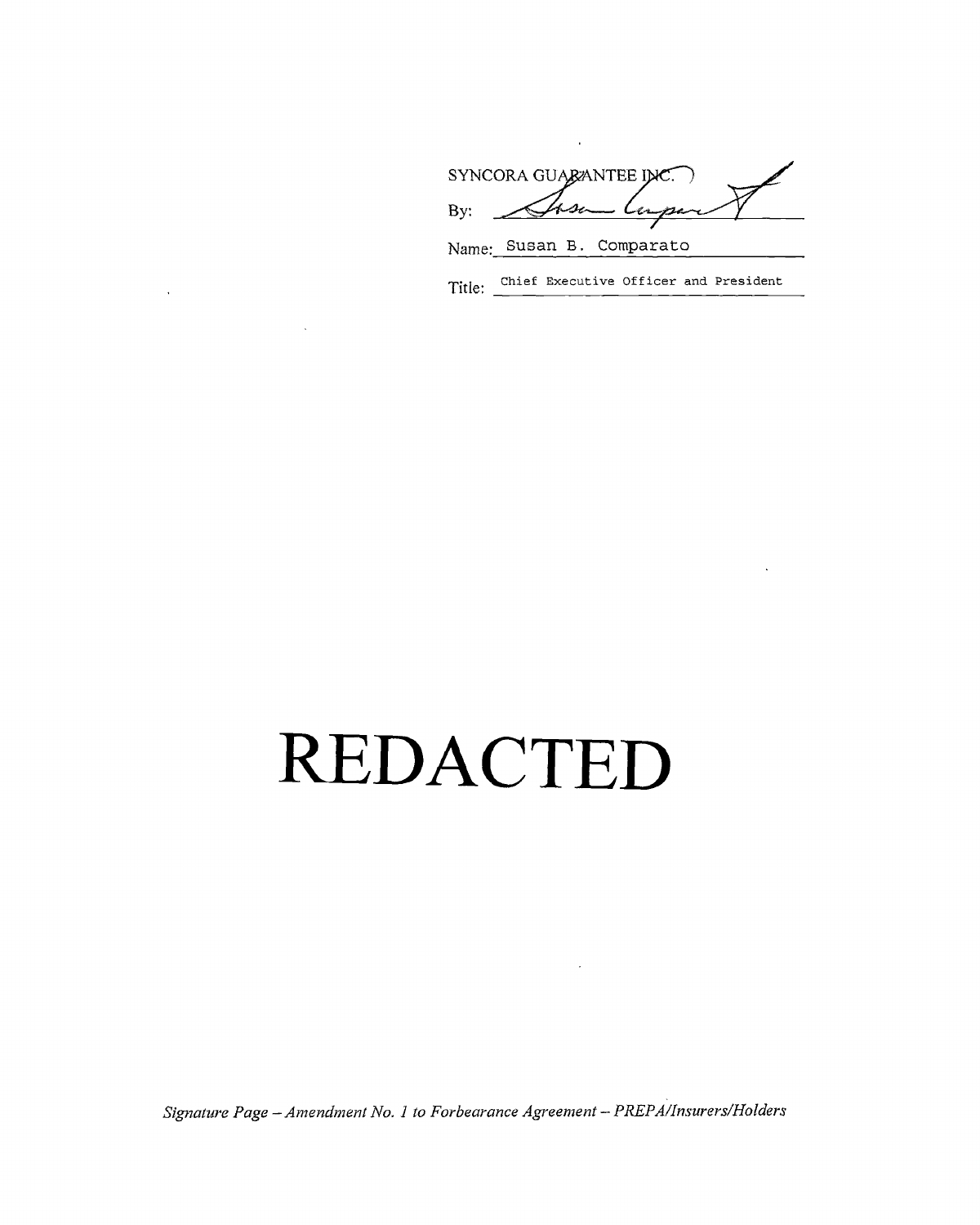**AG** MM, L.P.  $200$ **By:**

Name: D. Forest Wolfe

Title: Authorized Signatory

 $\alpha$ 

# **REDACTED**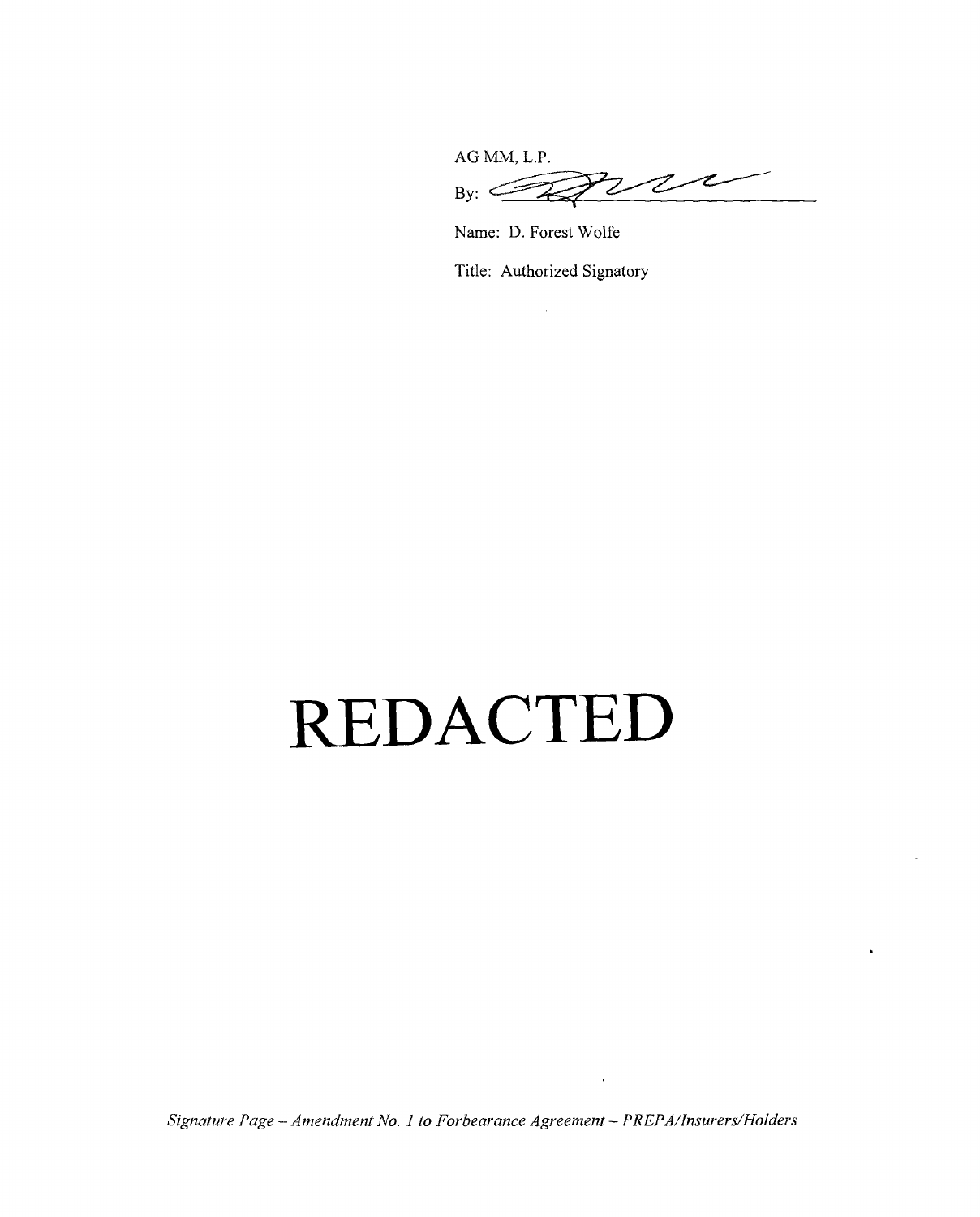**AG** CAPITAL RECOVERY PARTNERS VIII,

L.P.  $By: \ \widehat{\mathbb{Z}}$ 

Name: **D.** Forest Wolfe

Title: Authorized Signatory

**REDACTED**

 $\Delta$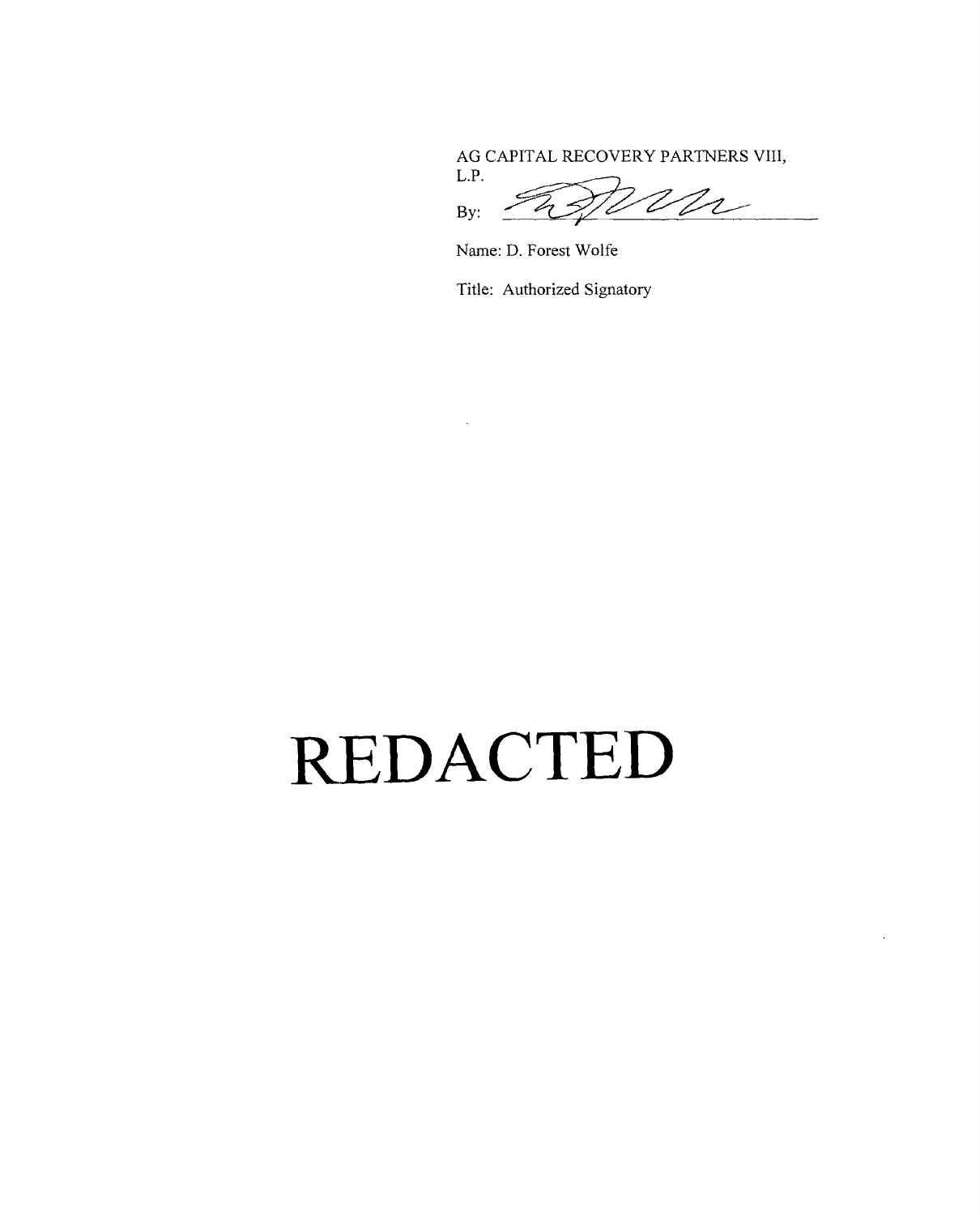**AG ELEVEN** PARTNERS, L.P.  $22-$ Æ **By:**

Name: D. Forest Wolfe

Title: Authorized Signatory

### **REDACTED**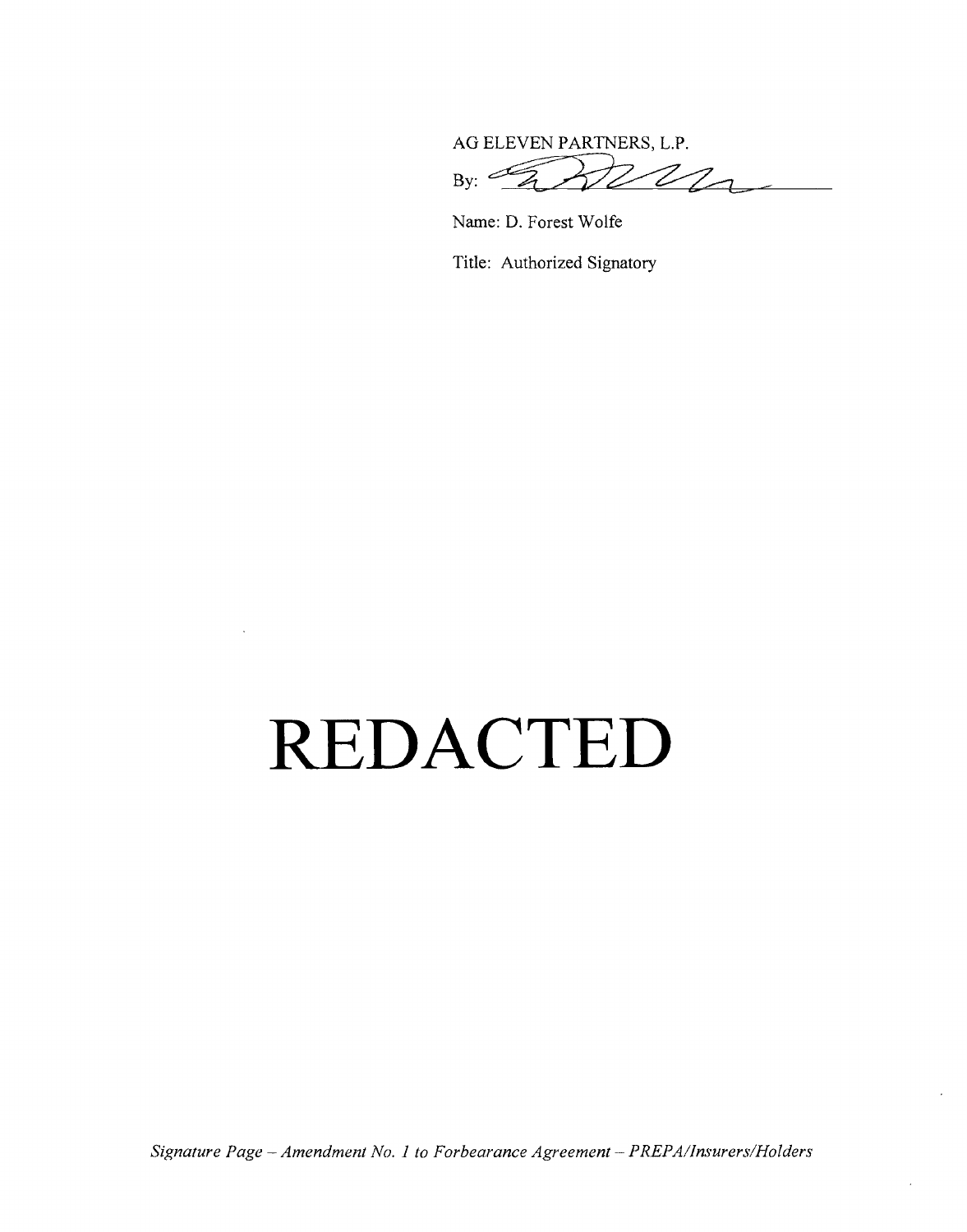AG SUPER FUND INTERNATIONAL PARTNERS, L.P.

 $\overline{Z}$ Z By:

Name: D. Forest Wolfe

Title: Authorized Signatory

### REDACTED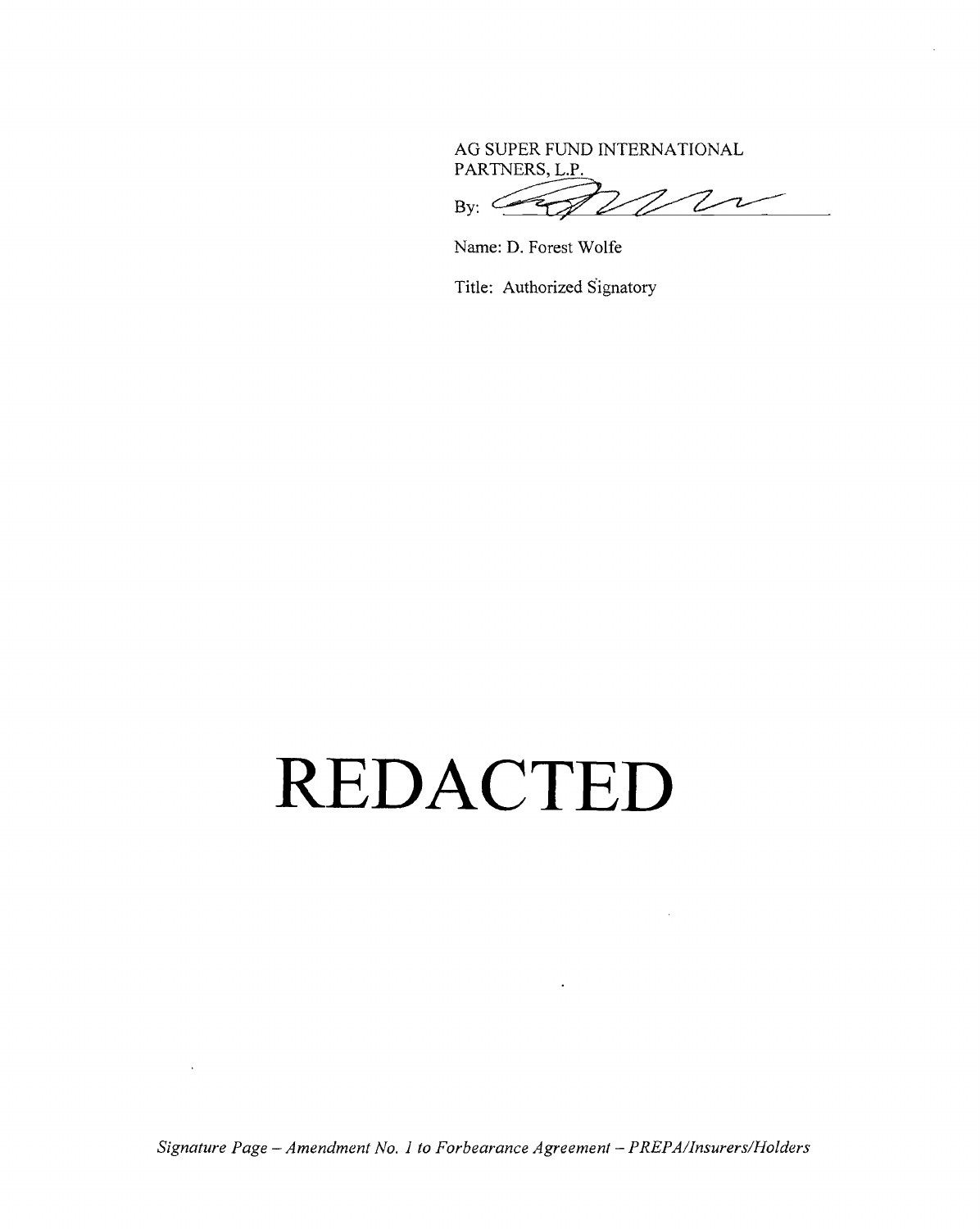**NUTMEG** PARTNERS, L.P.

By:  $\bigcirc$ 

Name: **D.** Forest Wolfe

Title: Authorized Signatory

### **REDACTED**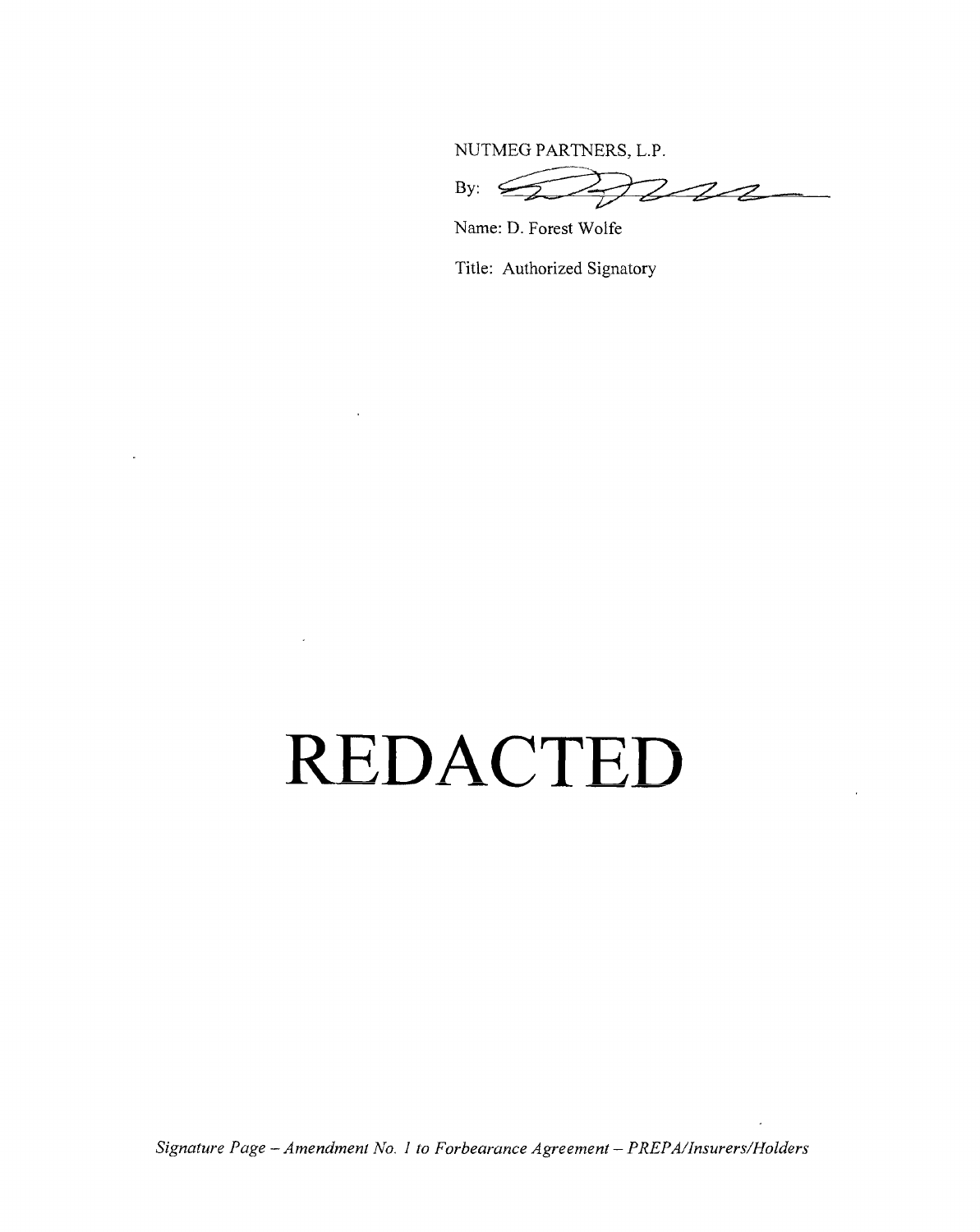**ANGELO** GORDON **CENTRE** STREET PARTNERSHIP, L.P.

m  $_{\rm By:}$   $\subset$ 

Name: **D.** Forest Wolfe

Title: Authorized Signatory

### **REDAC TED**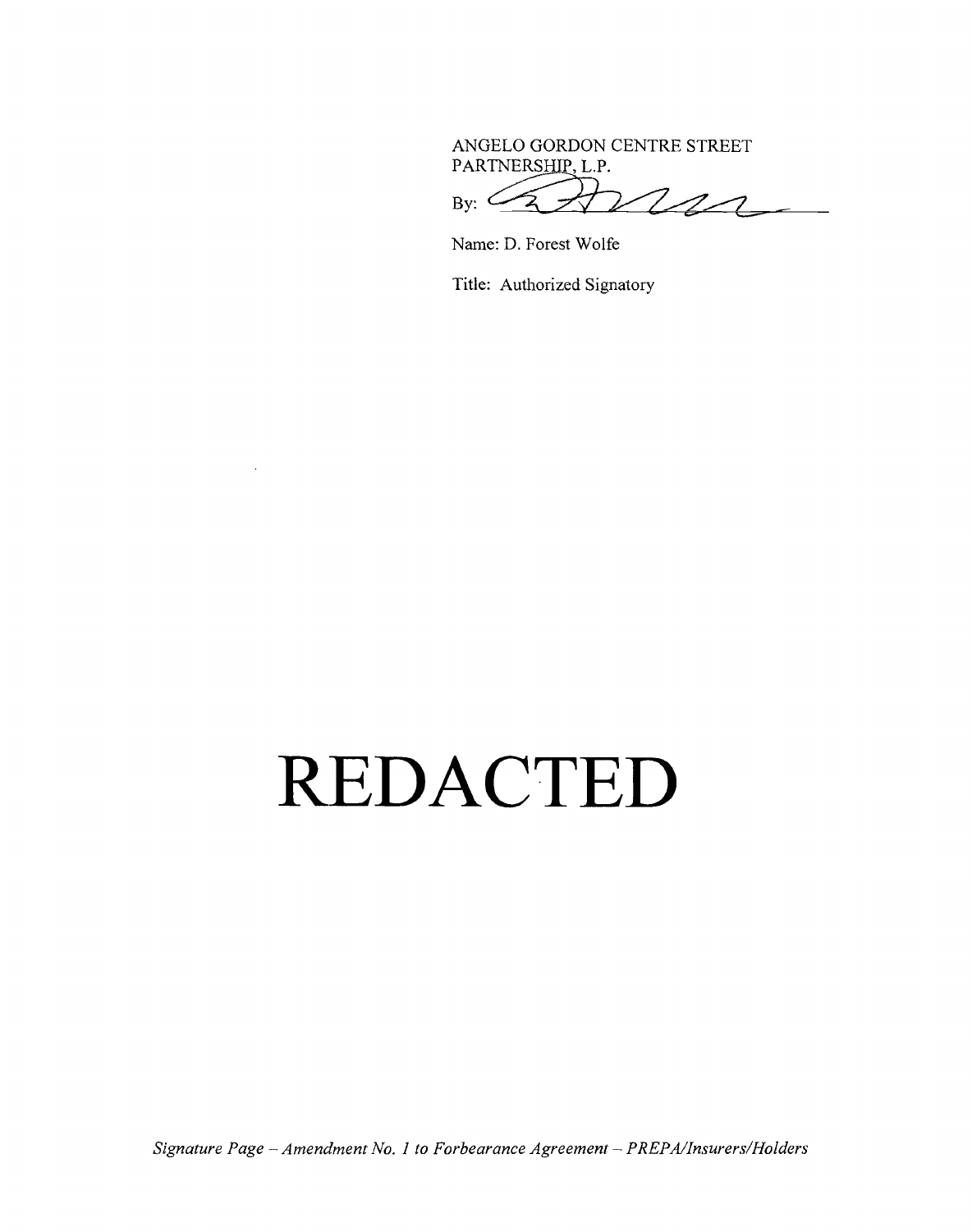AG PRINCESS, L.P.  $By:$   $\overleftrightarrow{B}$ 

Name: D. Forest Wolfe

Title: Authorized Signatory

# **REDAC TED**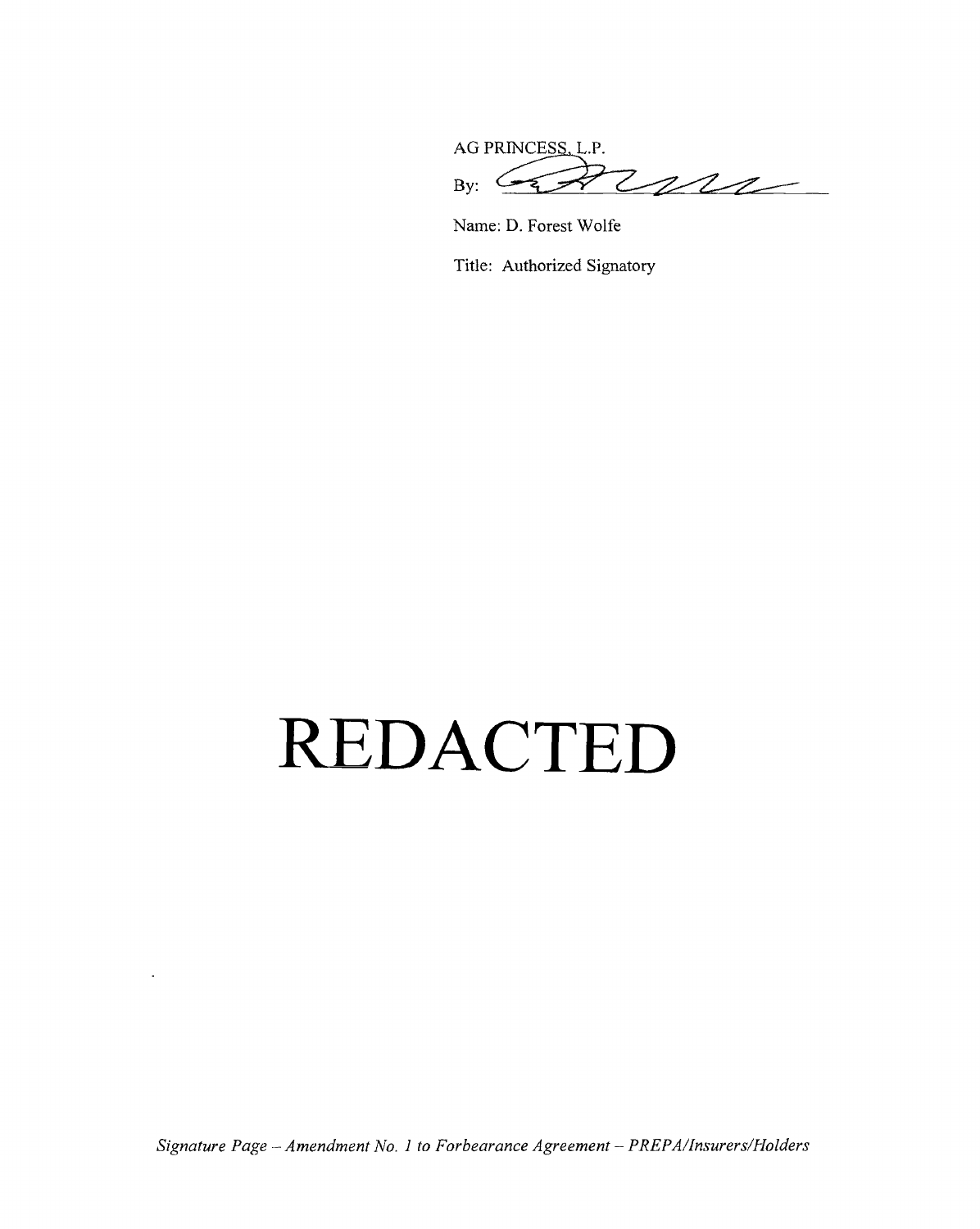AG SUPER FUND, L.P. AG SUPER PULLER,

Name: **D.** Forest Wolfe

Title: Authorized Signatory

### **REDAC TED**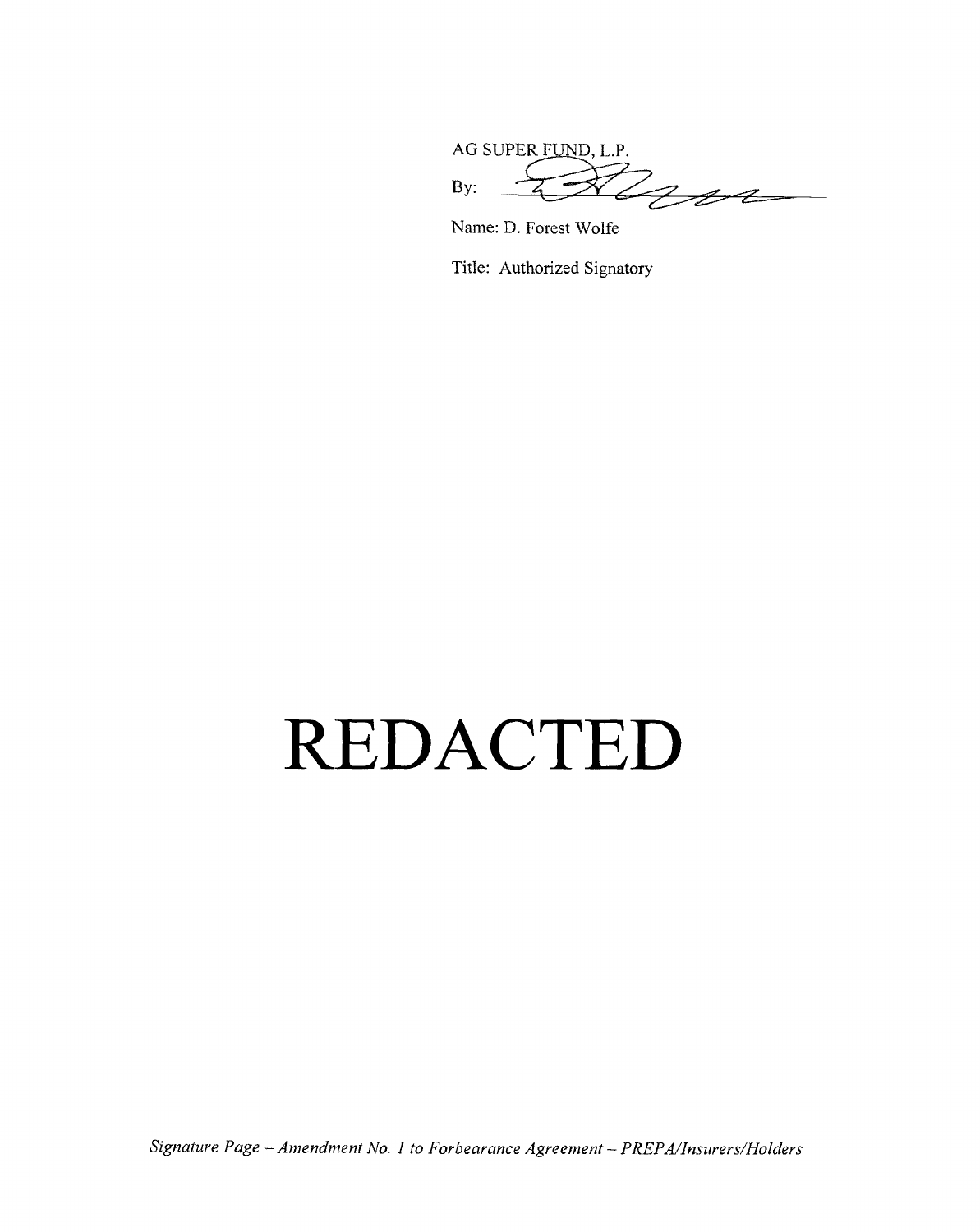**BLUEMOUNTAIN GUADALUPE** PEAK **FUND** L.P.

**BLUEMOUNTAIN** LONG/SHORT CREDIT MASTER **FUND** L.P.

**BLUEMOUNTAIN** CREDIT **OPPORTUNITIES** MASTER **FUND** I L.P.

**BLUEMOUNTAIN** KICKING HORSE **FUND** L.P.

**BLUEMOUNTAIN** STRATEGIC CREDIT MASTER **FUND** L.

**BLUEMOUNTAIN DISTRESSED** MASTER **FUND** L.P.

**BLUEMOUNTAIN** TIMBERLINE LTD.

**BLUEMOUNTAIN** CREDIT **ALTERNATIVES** MASTER **FUND** L.P.

**BLUEMOUNTAIN MONTENVERS** MASTER **FUND SCA SICAV-SIF**

 $511.0$ **By:**

Name: David M. O'Mara **Assistant GC/VP** 

 $\text{Title:}$ 

# **REDAC TED**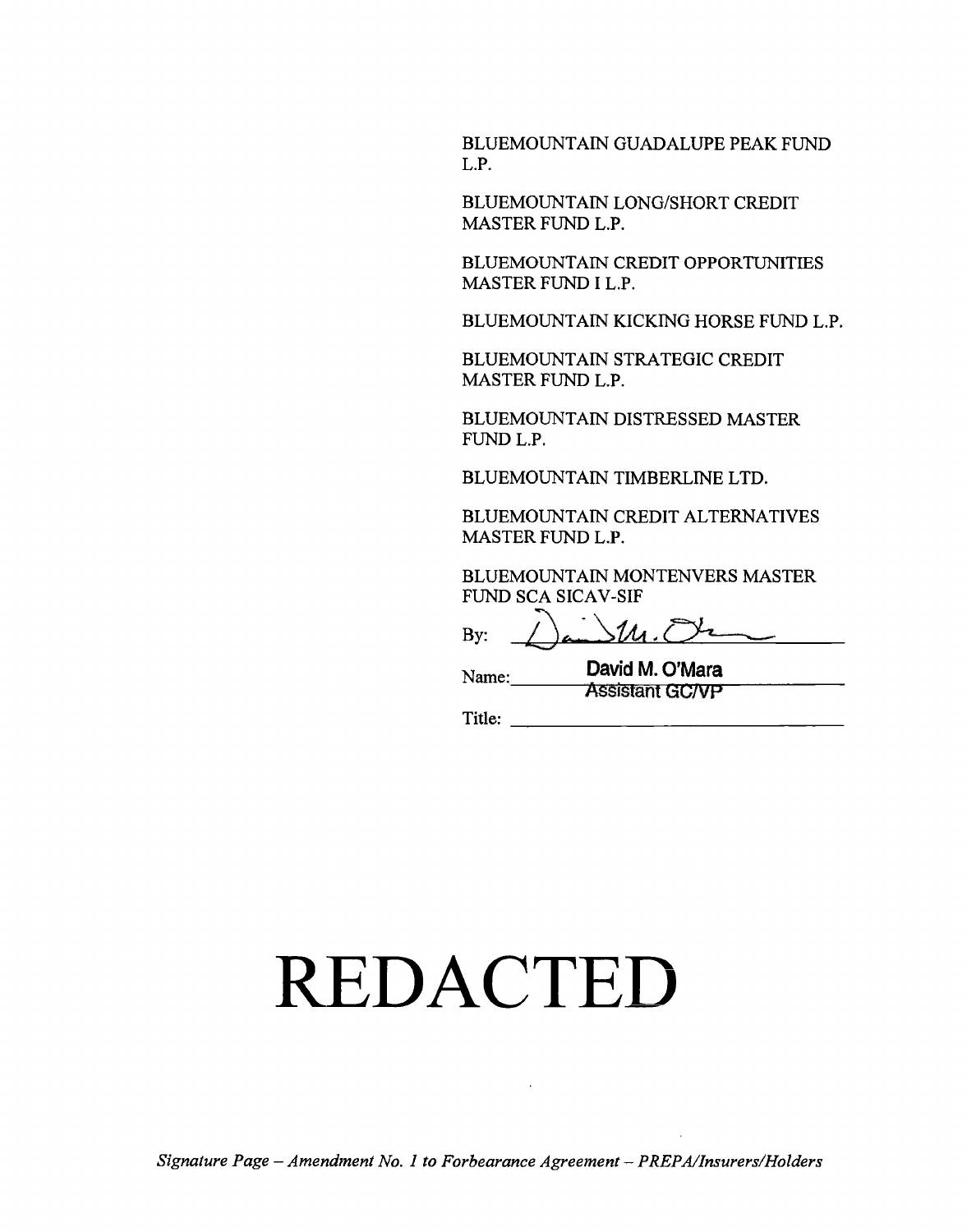**D. E. SHAW GALVANIC** PORTFOLIOS, **L.L.C.**

 $\overline{\phantom{a}}$ **By:** 

Name: Shi Nisman

Title: Authorized Signatory

# **REDAC TED**

*Signature Page* **-** *Amendment No. 1 to Forbearance Agreement* **-** *PREPA/Insurers/Holders*

 $\bar{.}$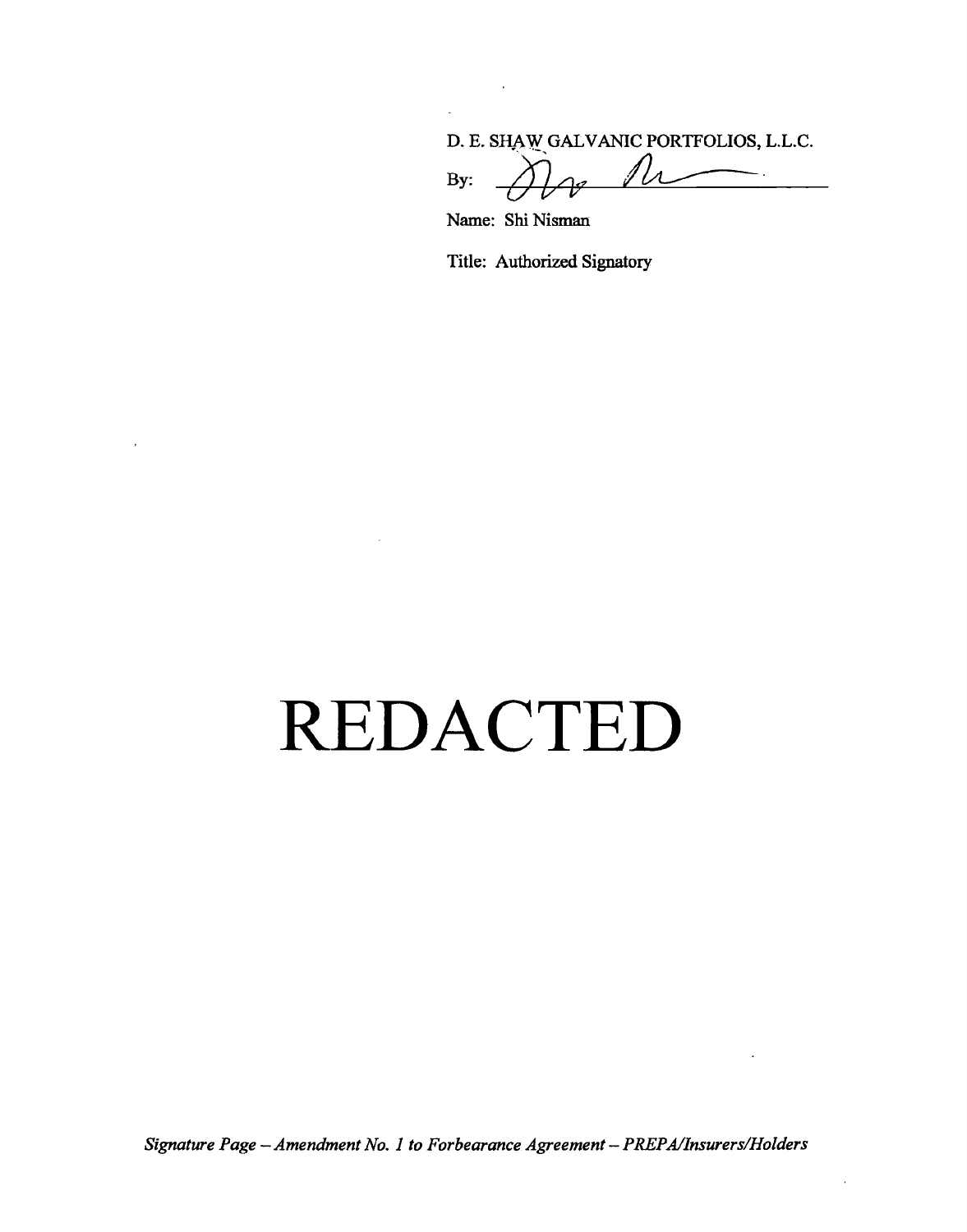FRANKLIN ADVISERS, INC. on behalf of the following funds:

CALIFORNIA INTERMEDIATE TERM TAX FREE INCOME FUND

CALIFORNIA HIGH YIELD MUNICIPAL BOND **FUN** 

TENNEESEE MUNICIPAL BOND FUND

CALIFORNIA TAX FREE INCOME FUND

NEW YORK TAX FREE INCOME FUND

FEDERAL TAX FREE INCOME FUND

DOUBLE TAX FREE INCOME FUND

COLORADO TAX FREE INCOME FUND

**GEORGIA TAX FREE INCOME FUND** 

PENNSYLVANIA TAX FREE INCOME FUND

HIGH YIELD TAX FREE INCOME FUND

MISSOURI TAX FREE INCOME FUND

OREGON TAX FREE INCOME FUND

VIRGINIA TAX FREE INCOME FUND

FLORIDA TAX FREE INCOME FUND

LOUISIANA TAX FREE INCOME FUND

MARYLAND TAX FREE INCOME FUND

NORTH CAROLINA TAX FREE INCOME **FUND** 

NEW JERSEY TAX FREE INCOME FUND

FRANKLIN STRATEGIC INCOME FUND -UNITED STATES

FIST-FRANKLIN TOTAL RETURN FUND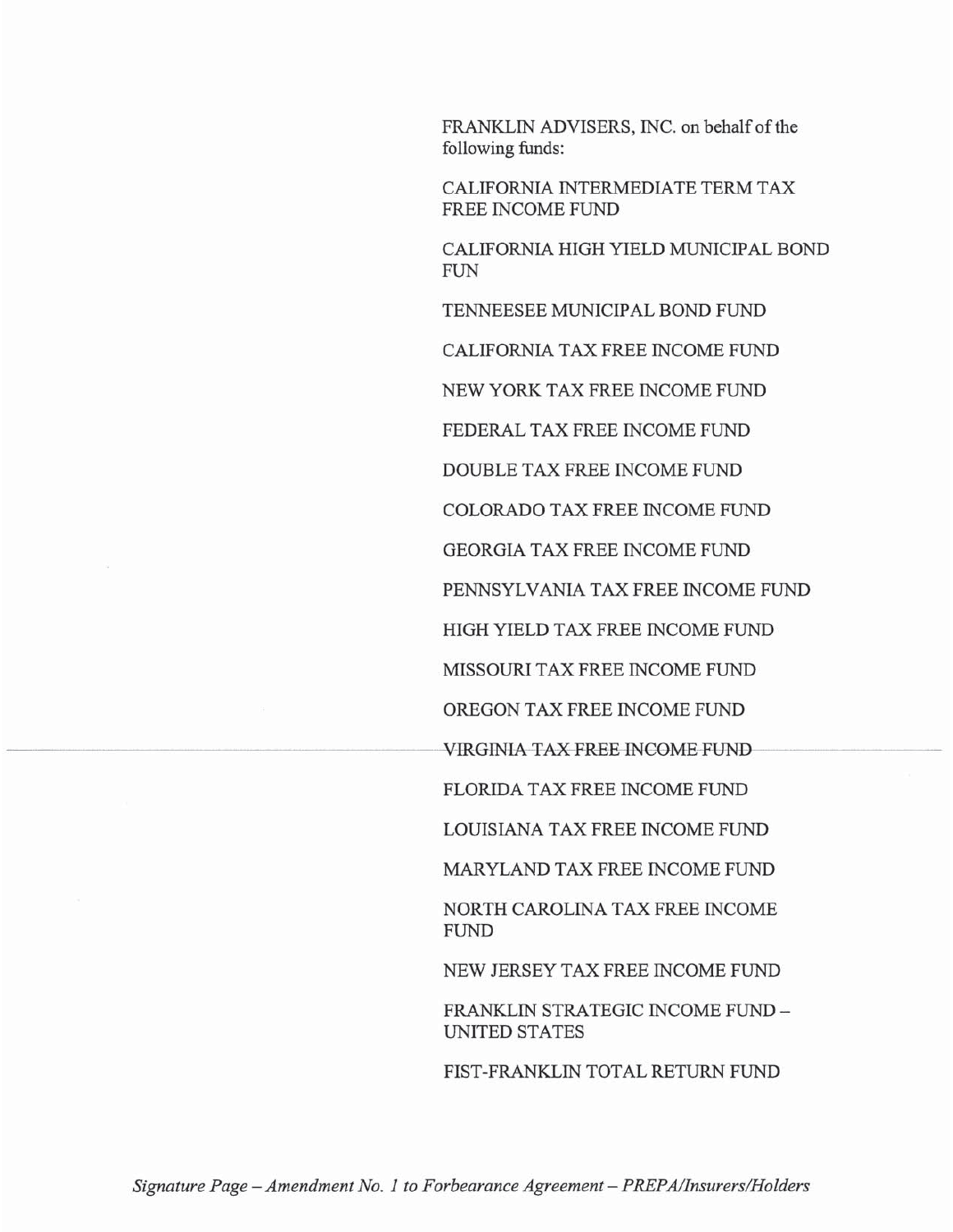FRANKLIN **STRATEGIC** INCOME **FUND - CANADA**

FTIF **-** FRANKLIN **US** TOTAL RETURN **FUND**

FT VIP **-** FRANKLIN STRATEGIC **INCOME** VIP **FUND**

FDP SERIES FT TOTAL RETURN FDP **FUND**

FTIF **-** FRANKLIN **STRATEGIC** INCOME **FUND**

FT OPPORTUNISTIC DISTRESSED **FUND,**

LTD. atael R. Costas JR. By: (o.e. Name: Residen  $z'$ Title:

### **REDAC TED**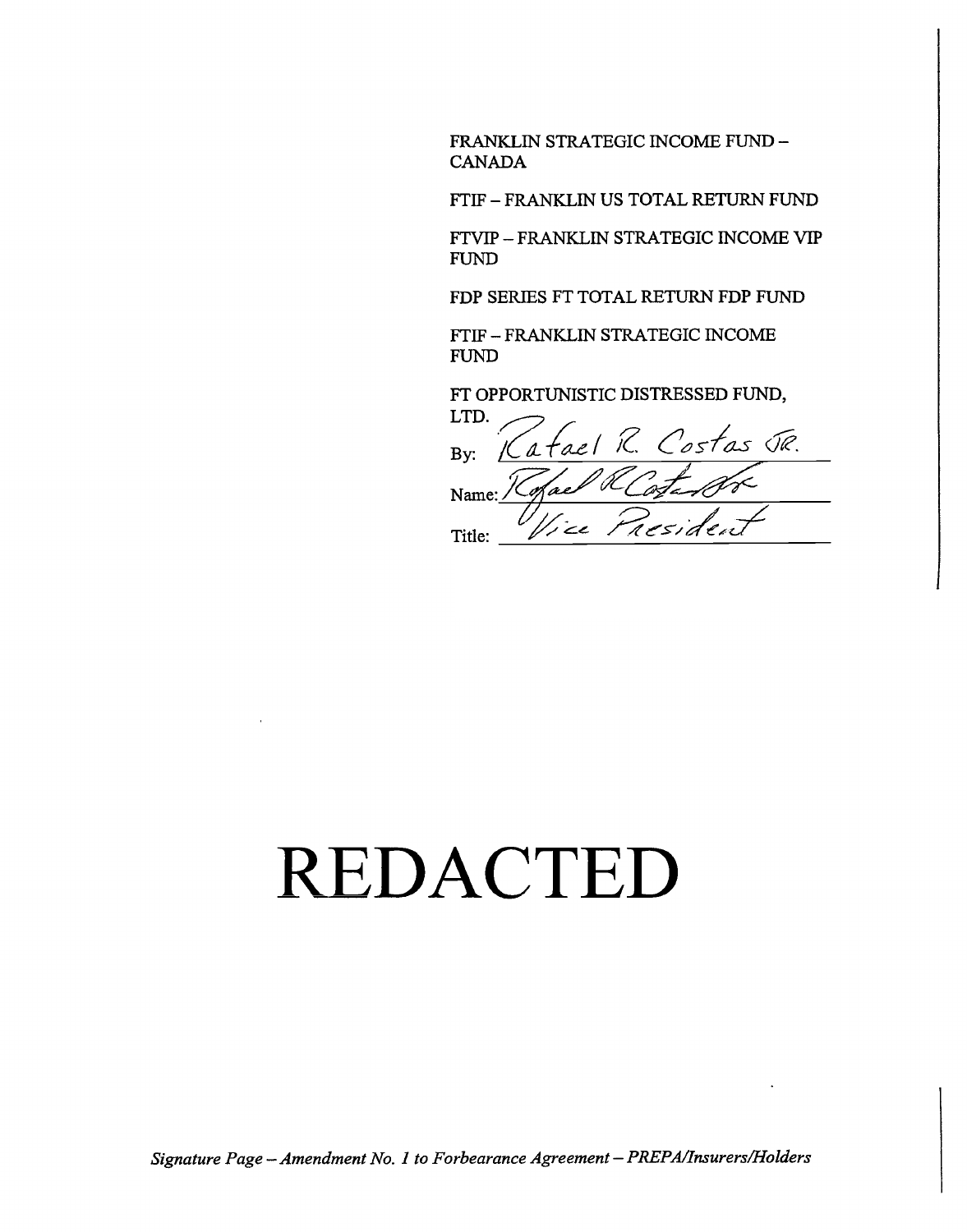#### **GOLDMAN SACHS DYNAMIC** MUNICIPAL **INCOME FUND, A SERIES** OF **THE GOLDMAN SACHS** TRUST

By: <u>James McCord</u>

Name: James McCarthy

Title: Assistant Secretary

# **REDAC TED**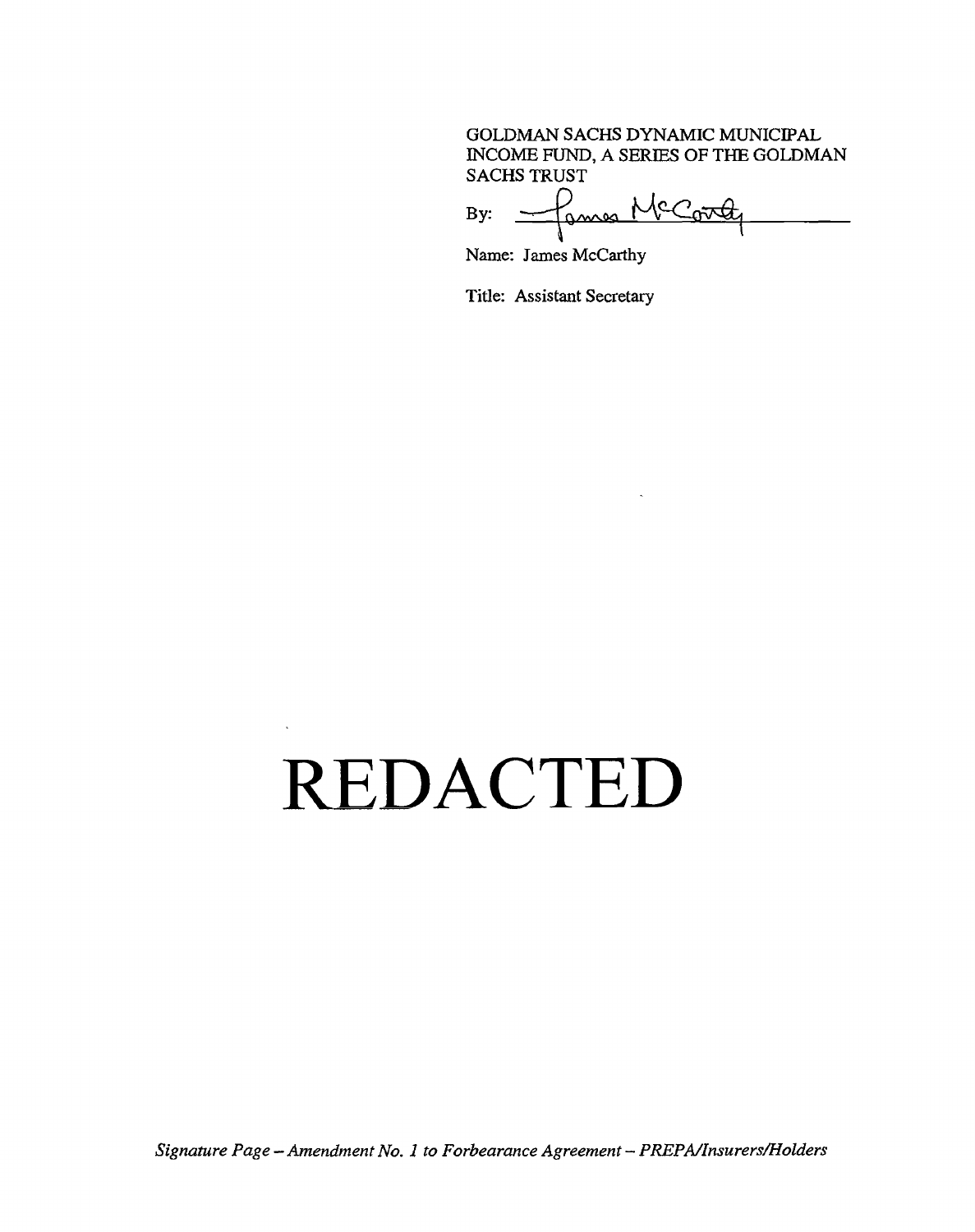#### **GOLDMAN SACHS** HIGH YIELD MUNICIPAL **FUND, A SERIES** OF THE **GOLDMAN SACHS**

TRUST<br>By:  $\overrightarrow{A}$ 

Name: James McCarthy

Title: Assistant Secretary

### **REDAC TED**

*Signature Page* **-** *Amendment No. .1 to Forbearance Agreement* **-** *PREPA/Insurers/Holders*

 $\ddot{\phantom{0}}$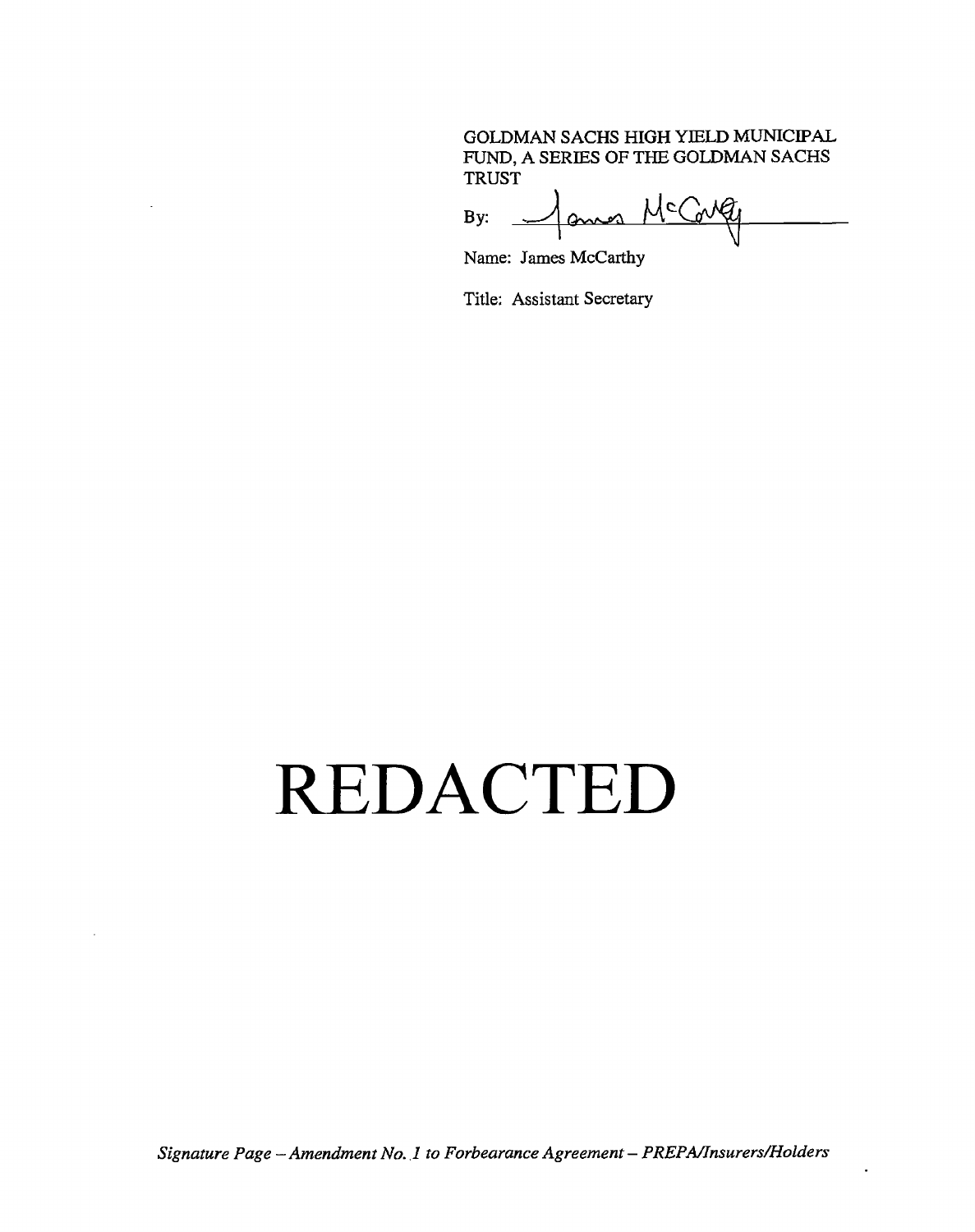#### **GOLDMAN SACHS** SHORT DURATION TAX-FREE **FUND, A** SERIES OF THE **GOLDMAN SACHS** TRUST

By: <u>James McColly</u>

Name: James *McCarthy*

### **REDAC TED**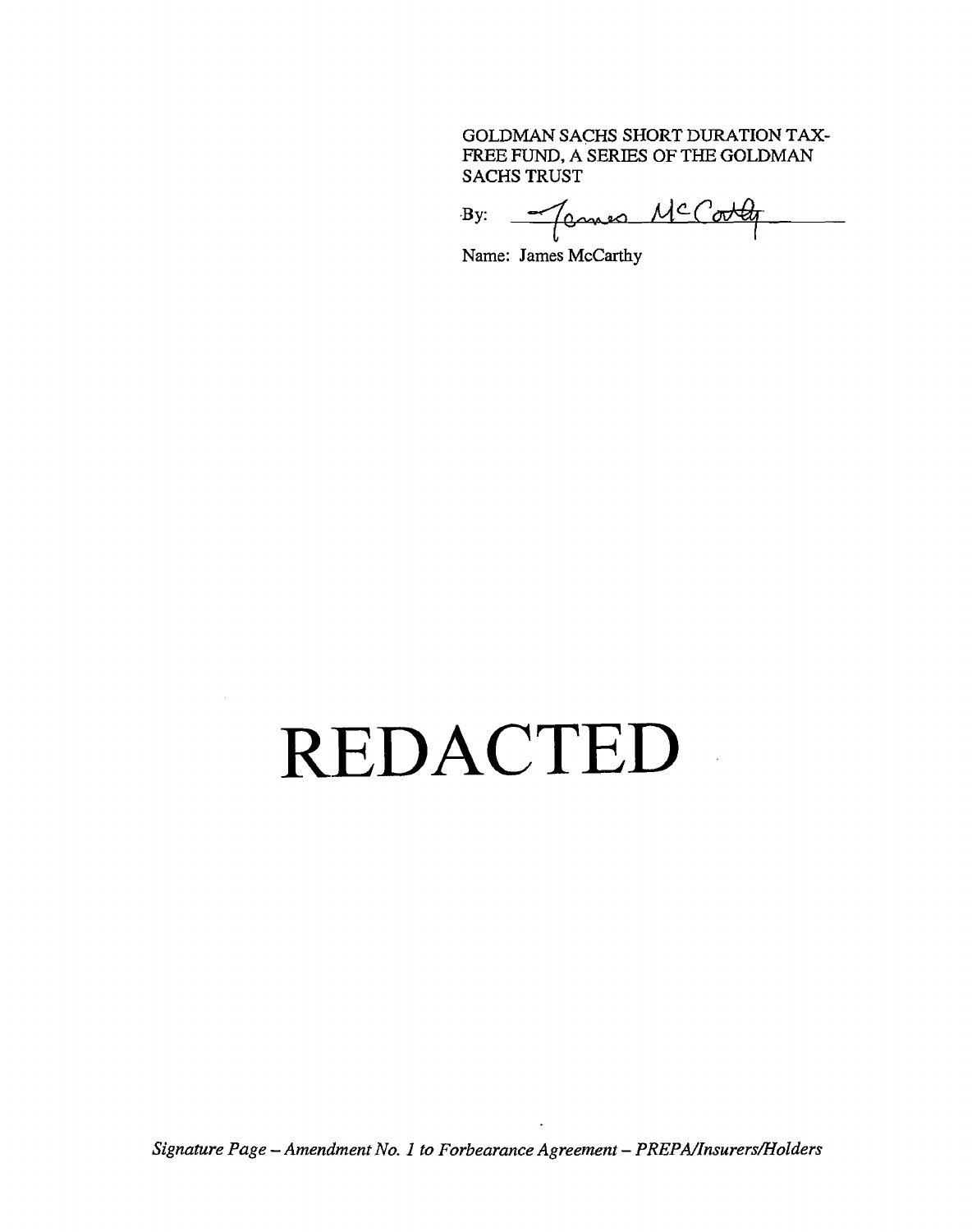| Knighthead Master Fund, L.P.                |
|---------------------------------------------|
| By: Knighthead Capital Management, LLC, its |
| <b>Investment Manager</b>                   |
|                                             |
| By:                                         |

| Name:  | <b>Laura Torrado</b> |  |
|--------|----------------------|--|
| Title: | Authorized Signatory |  |

#### **REDACTED**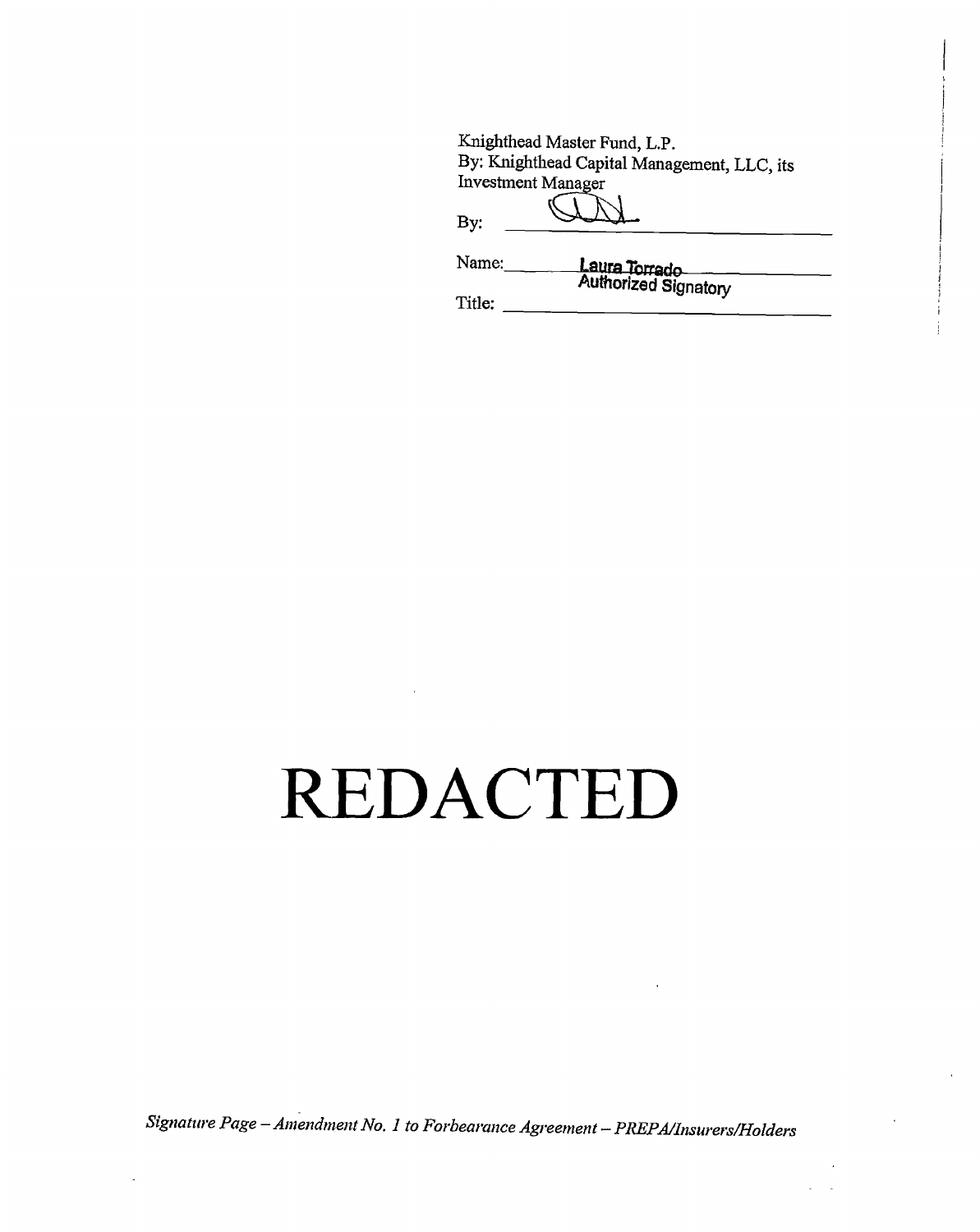Knighthead (NY) Fund, L.P. By: Knighthead Capital Management, LLC, its Investment Advisor

Name: Laura Torrado<br>Authorized Signatory

### REDACTED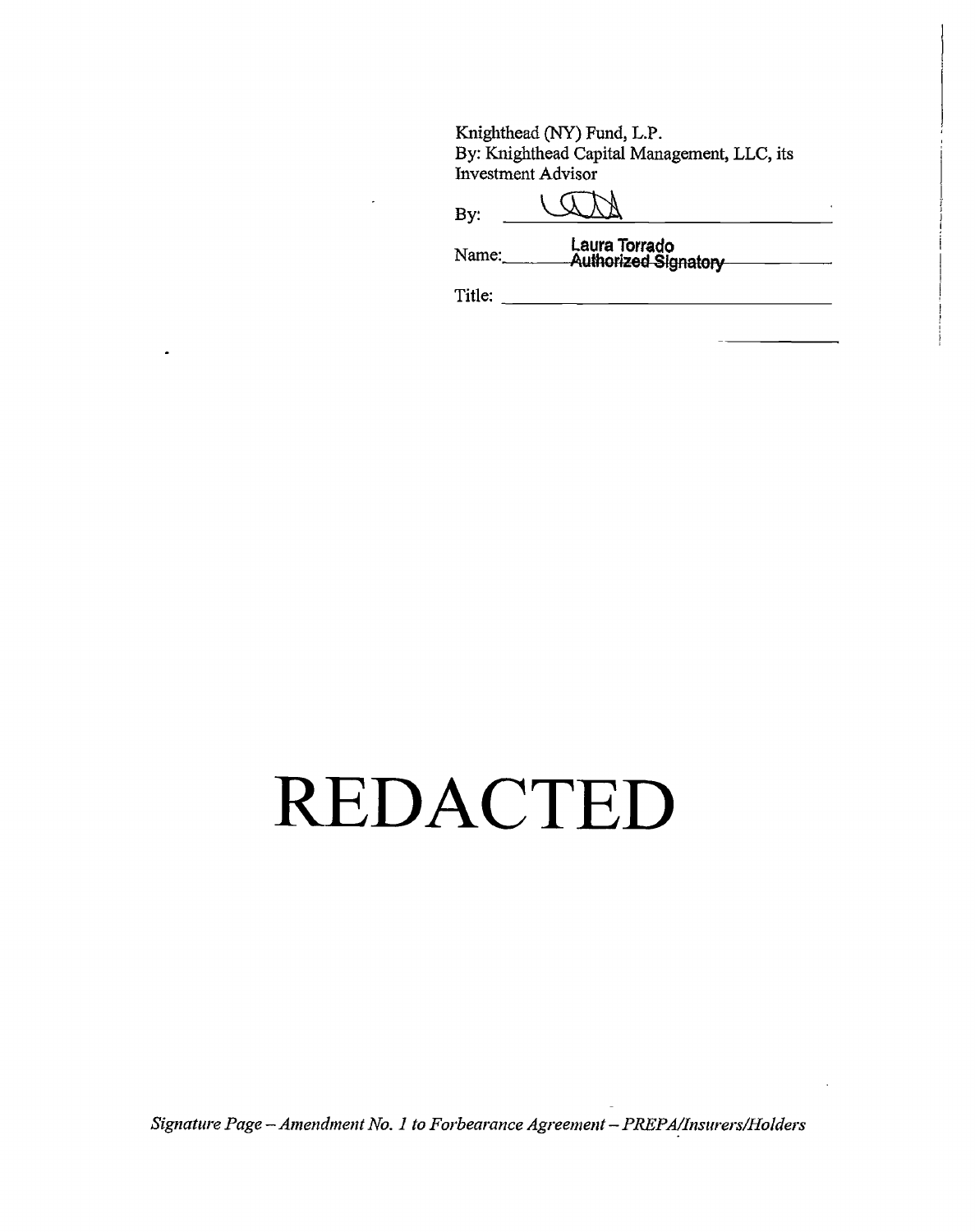Knighthead Annuity & Life Assurance Company By: Knighthead Capital Management, LLC, its Investment Advisor

Laura Torrado<br>Authorized Signatory Name:

### REDACTED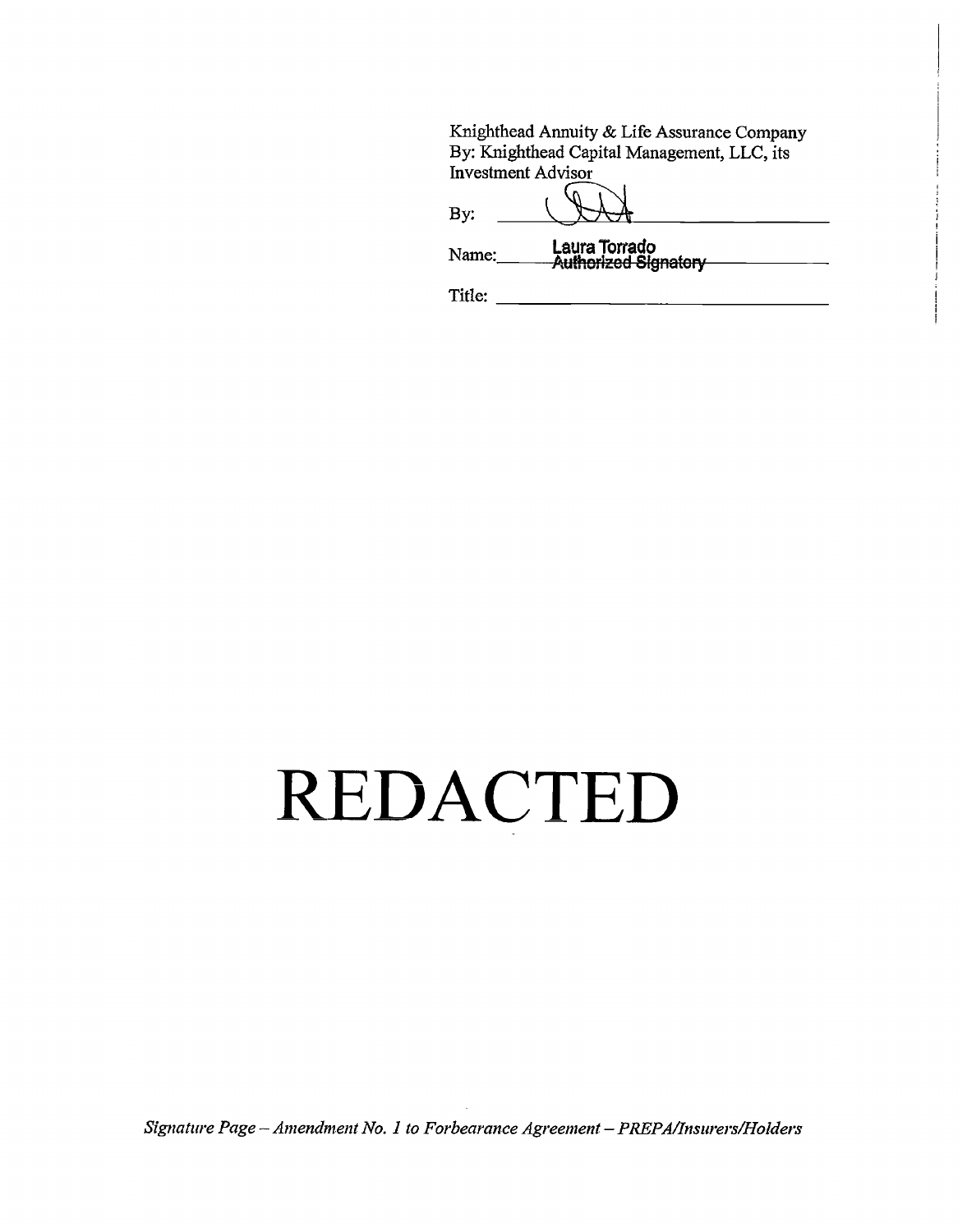LMA SPC for and on behalf of the MAP 84 Segregated Portfolio By: Knighthead Capital Management, LLC, its **Investment Advisor**  $\mathbf{By:}$ IJ

| Name: | Laura Torrado               |  |
|-------|-----------------------------|--|
|       | <b>Authorized Signatory</b> |  |

Title:

# REDACTED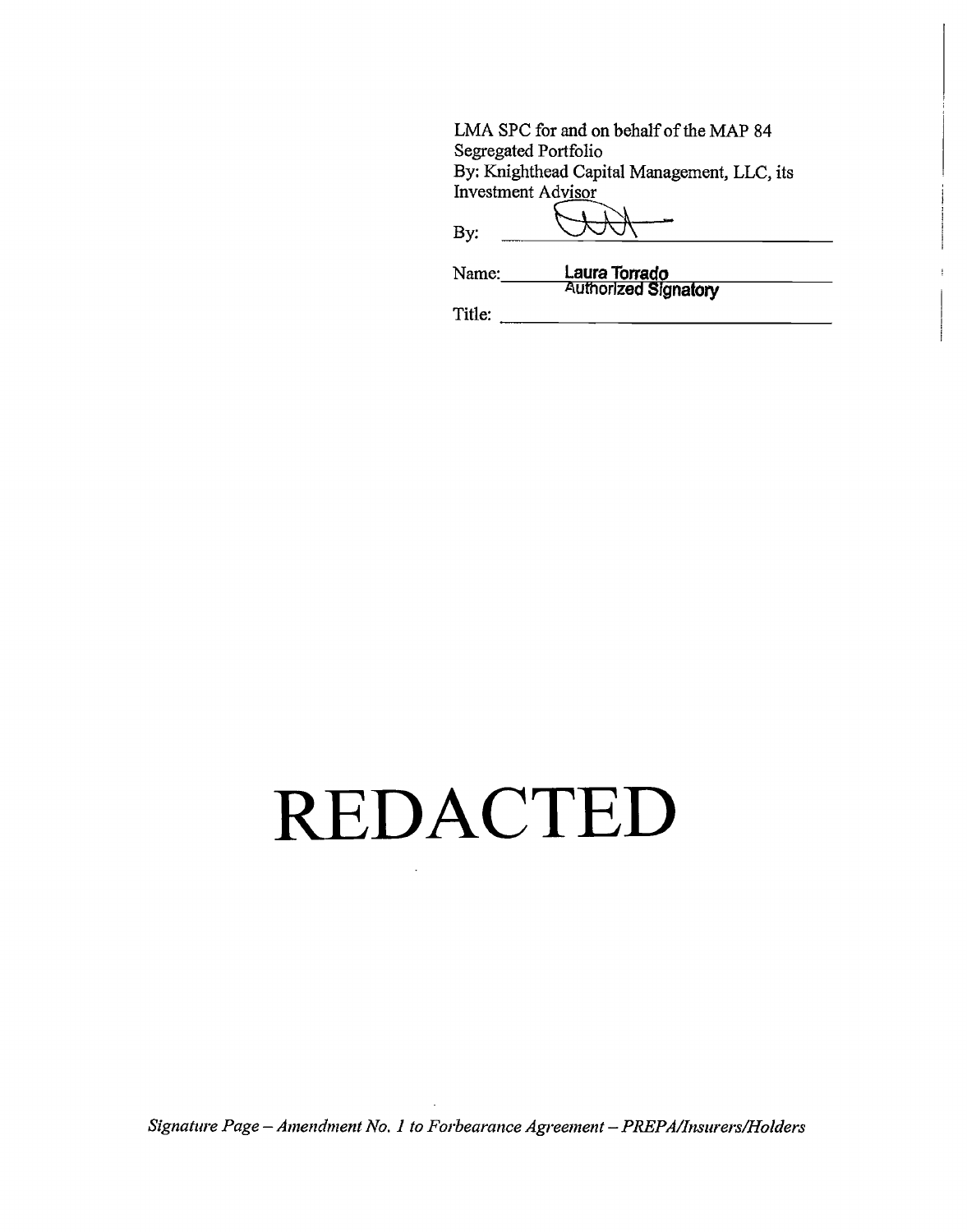Marathon Asset Management, LP solely in its capacity as Investment Advisor to the Fund(s)/Account(s) named in Schedule A of this Agreement

mare  $By:$ 

Name: Louis Hanover

Title: Authorized Signatory

#### **Schedule A:**

Marathon Credit Dislocation Fund, LP Marathon Strategic Opportunities Program, LP Marathon Court Square, LP Marathon Centre Street Partnership, L.P. KTRS Credit Fund, LP Marathon Currituck Fund, LP - Series C Baldr Mason Fund Inc. Marathon Credit Opportunity Master Fund, Ltd. MV Credit Opportunity Fund, L.P. Marathon Special Opportunity Master Fund, Ltd Marathon Les Grandes Jorasses Master Fund SCA SICAV-SIF Penteli Master Fund, Ltd Master SIF SICAV SIF Marathon Liquid Credit Long Short Fund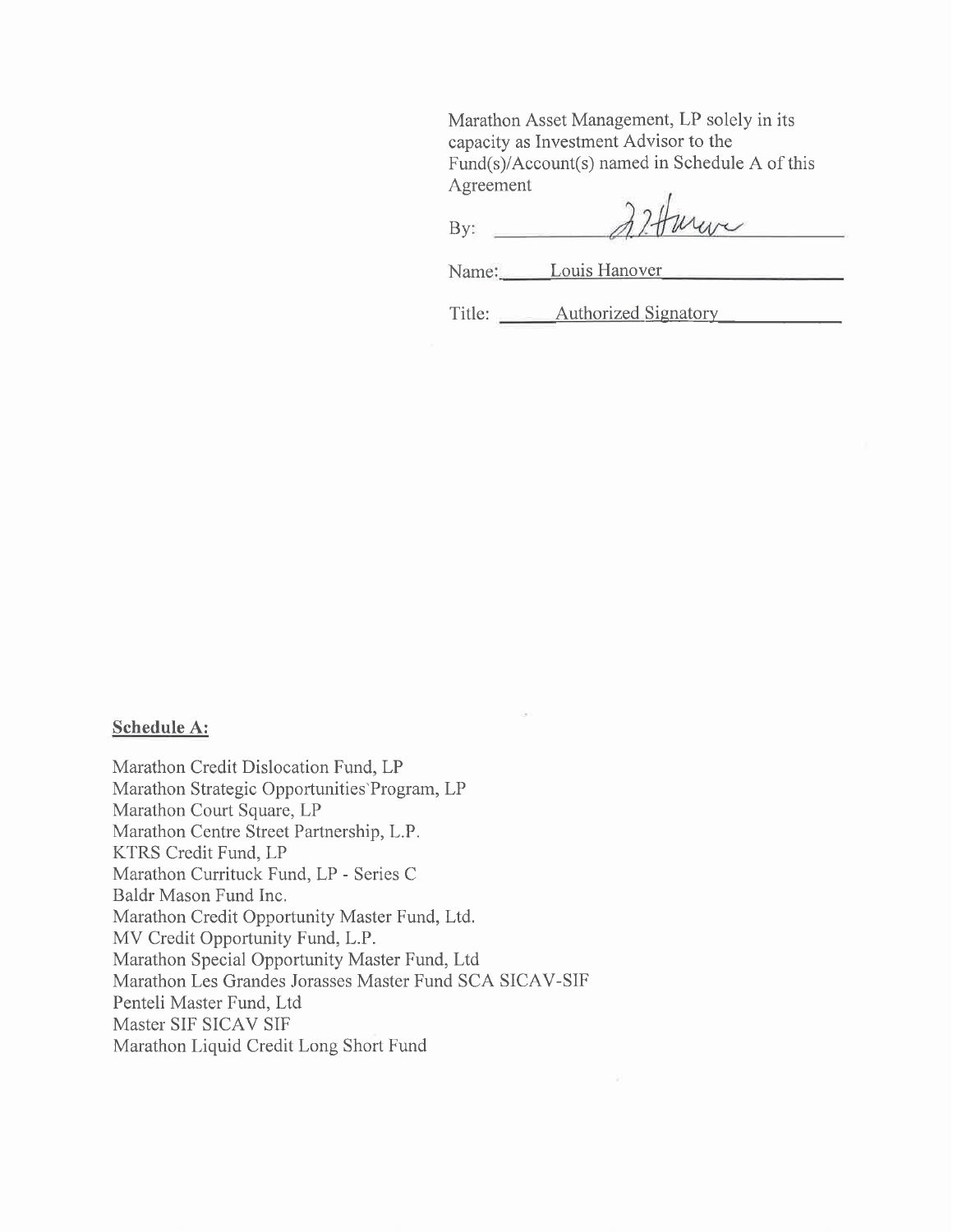OPPENHEIMER ROCHESTER AMT-FREE MUNICIPAL FUND

OPPENHEIMER ROCHESTER AMT-FREE NEW YORK MUNICIPAL FUND

OPPENHEIMER ROCHESTER CALIFORNIA MUNICIPAL FUND

OPPENHEIMER ROCHESTER LIMITED TERM CALIFORNIA MUNICIPAL FUND

OPPENHEIMER ROCHESTER LIMITED TERM MUNICIPAL FUND (A SERIES OF OPPENHEIMER MUNICIPAL FUND)

OPPENHEIMER ROCHESTER LIMITED TERM NEW YORK MUNICIPAL FUND (A SERIES OF ROCHESTER PORTFOLIO SERIES)

OPPENHEIMER ROCHESTER NEW JERSEY MUNICIPAL FUND (A SERIES OF OPPENHEIMER MULTI-STATE MUNICIPAL TRUST)

OPPENHEIMER ROCHESTER PENNSYLVANIA MUNICIPAL FUND (A SERIES OF OPPENHEIMER MULTI-STATE MUNICIPAL TRUST)

OPPENHEIMER ROCHESTER HIGH YIELD MUNICIPAL FUND (A SERIES OF OPPENHEIMER MULTI-STATE MUNICIPAL TRUST)

OPPENHEIMER ROCHESTER **FUND MUNICIPALS** 

OPPENHEIMER ROCHESTER OHIO MUNICIPAL FUND

OPPENHEIMER ROCHESTER MICHIGAN MUNICIPAL FUND

OPPENHEIMER ROCHESTER MASSACHUSETTS MUNICIPAL FUND OPPENHEIMER ROCHESTER VIRGINIA MUNICIPAL FUND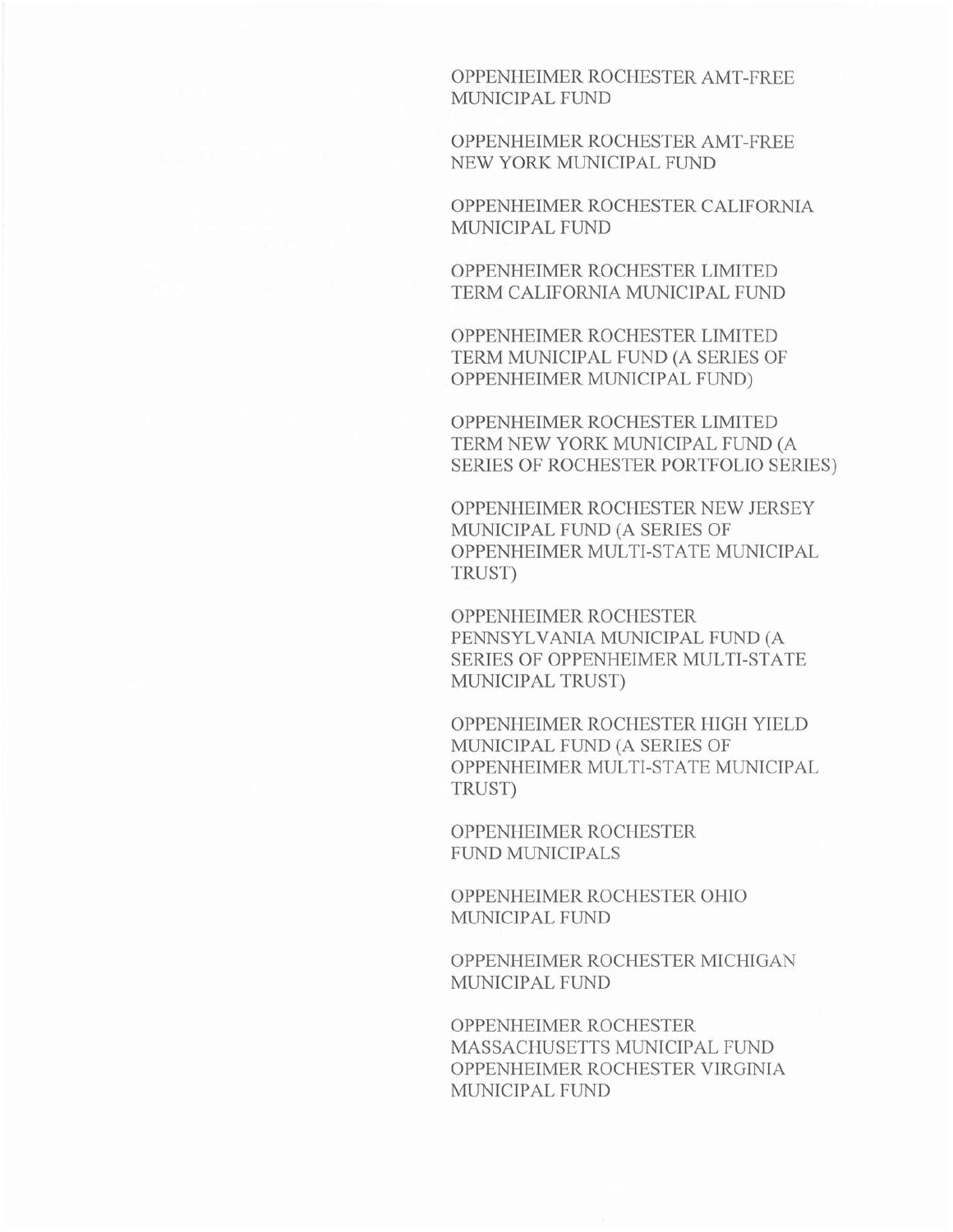OPPENHEIMER ROCHESTER ARIZONA **MUNICIPAL FUND**

OPPENHEIMER ROCHESTER MARYLAND MUNICIPAL **FUND**

OPPENHEIMER ROCHESTER NORTH **CAROLINA MUNICIPAL FUND**

OPPENHEIMER ROCHESTER **MINNESOTA MUNICIPAL FUND**

OPPENHEIMER ROCIHESTER INTERMEDIATE TERM **MUNICIPAL FUND**

OPPENHEIMER ROCHESTER SHORT TERM **MUNICIPAL FUND**

By: Went Fright

Title: Vice President

**OPPENHEIMERFUNDS, INC.,** as investment adviser for the following investment accounts:

MassMutual International Holding MSC and MassMutual Unified Traditional Separate Account:

**By:** 

Name: Daniel Loughran

Title: Senior Vice President

# **REDAC TED**

Name: Daniel Loughran "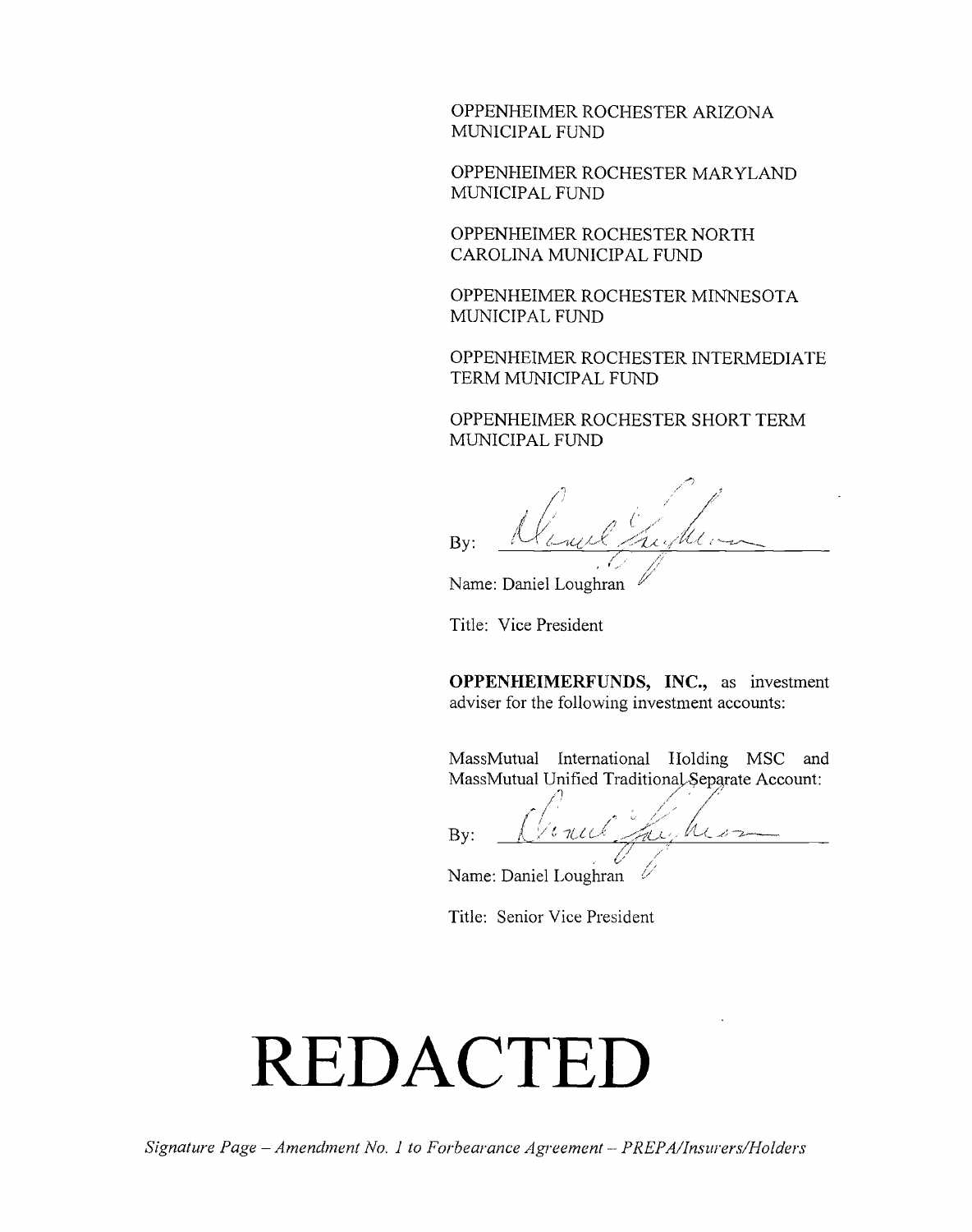#### **Annex A – Ad Hoc Group**

AG MM, L.P.

AG CAPITAL RECOVERY PARTNERS VIII, L.P.

AG ELEVEN PARTNERS, L.P.

AG SUPER FUND INTERNATIONAL PARTNERS, L.P.

NUTMEG PARTNERS, L.P.

ANGELO GORDON CENTRE STREET PARTNERSHIP, L.P.

AG PRINCESS, L.P.

AG SUPER FUND, L.P.

BLUEMOUNTAIN GUADALUPE PEAK FUND L.P.

BLUEMOUNTAIN LONG/SHORT CREDIT MASTER FUND L.P.

BLUEMOUNTAIN CREDIT OPPORTUNITIES MASTER FUND I L.P.

BLUEMOUNTAIN KICKING HORSE FUND L.P.

BLUEMOUNTAIN STRATEGIC CREDIT MASTER FUND L.P.

BLUEMOUNTAIN DISTRESSED MASTER FUND L.P.

BLUEMOUNTAIN TIMBERLINE LTD.

BLUE MOUNTAIN CREDIT ALTERNATIVES MASTER FUND L.P.

BLUEMOUNTAIN MONTENVERS MASTER FUND SCA SICAV-SIF

D.E. SHAW GALVANIC PORTFOLIOS, L.L.C.

CALIFORNIA INTERMEDIATE TERM TAX FREE INCOME FUND

CALIFORNIA HIGH YIELD MUNICIPAL BOND FUN

TENNEESEE MUNICIPAL BOND FUND

CALIFORNIA TAX FREE INCOME FUND

NEW YORK TAX FREE INCOME FUND

FEDERAL TAX FREE INCOME FUND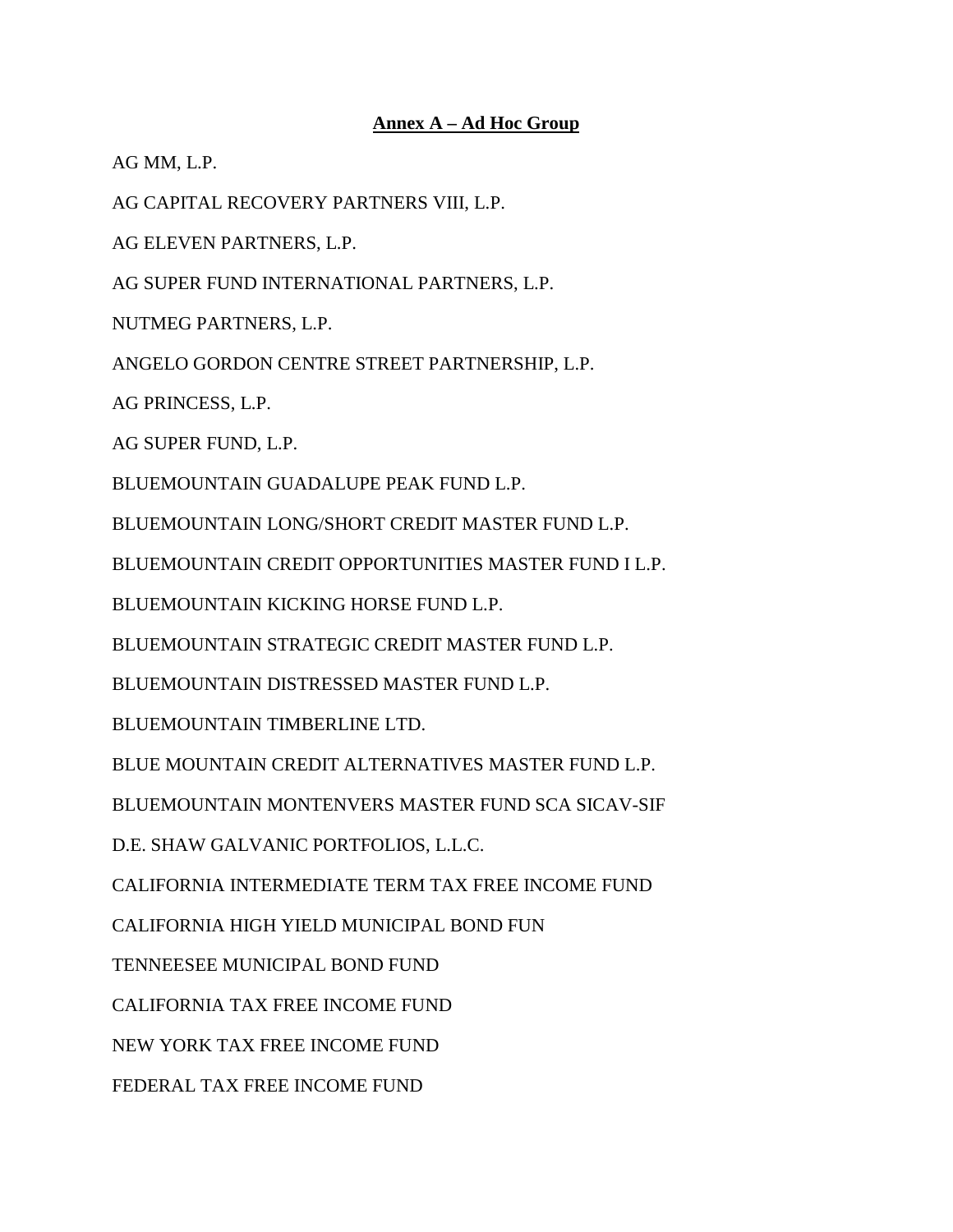DOUBLE TAX FREE INCOME FUND COLORADO TAX FREE INCOME FUND GEORGIA TAX FREE INCOME FUND PENNSYLVANIA TAX FREE INCOME FUND HIGH YIELD TAX FREE INCOME FUND MISSOURI TAX FREE INCOME FUND OREGON TAX FREE INCOME FUND VIRGINIATAX FREE INCOME FUND FLORIDA TAX FREE INCOME FUND LOUISIANA TAX FREE INCOME FUND MARYLAND TAX FREE INCOME FUND NORTH CAROLINA TAX FREE INCOME FUND NEW JERSEY TAX FREE INCOME FUND FRANKLIN STRATEGIC INCOME FUND UNITED STATES FIST -FRANKLIN TOTAL RETURN FUND

FRANKLIN STRATEGIC INCOME FUND CANADA

FTIF- FRANKLIN US TOTAL RETURN FUND

FTVIP- FRANKLIN STRATEGIC INCOME VIP FUND

FDP SERIES FT TOTAL RETURN FDP FUND

FTIF- FRANKLIN STRATEGIC INCOME FUND

FT OPPORTUNISTIC DISTRESSED FUND, LTD.

GOLDMAN SACHS DYNAMIC MUNICIPAL INCOME FUND, A SERIES OF THE GOLDMAN SACHS TRUST

GOLDMAN SACHS HIGH YIELD MUNICIPAL FUND, A SERIES OF THE GOLDMAN SACHS TRUST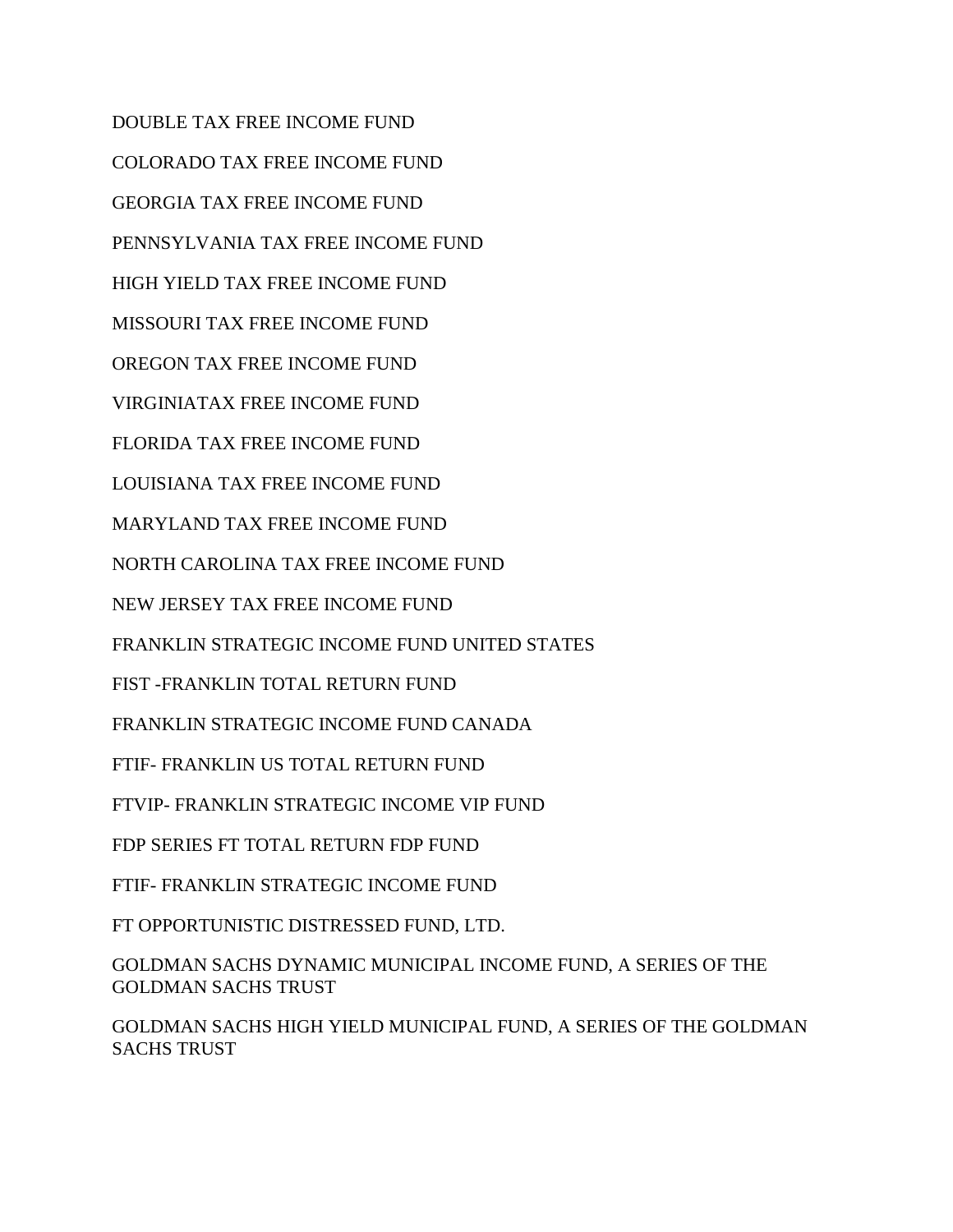GOLDMAN SACHS SHORT DURATION TAX-FREE FUND, A SERIES OF THE GOLDMAN SACHS TRUST

KNIGHTHEAD MASTER FUND, L.P.

KNIGHTHEAD (NY) FUND, L.P.

KNIGHTHEAD ANNUITY & LIFE ASSURANCE COMPANY

LMA SPC FOR AND ON BEHALF OF THE MAP 84 SEGREGATED PORTFOLIO

MARATHON CREDIT DISLOCATION FUND, LP

MARATHON STRATEGIC OPPORTUNIITIES PROGRAM, LP

MARATHON COURT SQUARE, LP

MARATHON CENTRE STREET PARTNERSHIP, L.P.

KTRS CREDIT FUND, LP

MARATHON CURRITUCK FUND, LP - SERIES C

BALDR MASON FUND INC.

MARATHON CREDIT OPPORTUNITY MASTER FUND, LTD.

MV CREDIT OPPORTUNITY FUND, L.P.

MARATHON SPECIAL OPPORTUNITY MASTER FUND, LTD

MARATHON LES GRANDES JORASSES MASTER FUND SCA SICAV-SIF

PENTELI MASTER FUND, LTD

MASTER SIF SICAV SIF

MARATHON LIQUID CREDIT LONG SHORT FUND

OPPENHEIMER ROCHESTER AMT –FREE MUNICIPAL FUND

OPPENHEIMER ROCHESTER AMT –FREE NEW YORK MUNICIPAL FUND

OPPENHEIMER ROCHESTER CALIFORNIA MUNICIPAL FUND

OPPENHEIMER ROCHESTER LIMITED TERM CALIFORNIA MUNICIPAL FUND

OPPENHEIMER ROCHESTER LIMITED TERM MUNICIPAL FUND (A SERIES OF OPPENHEIMER MUNICIPAL FUND)